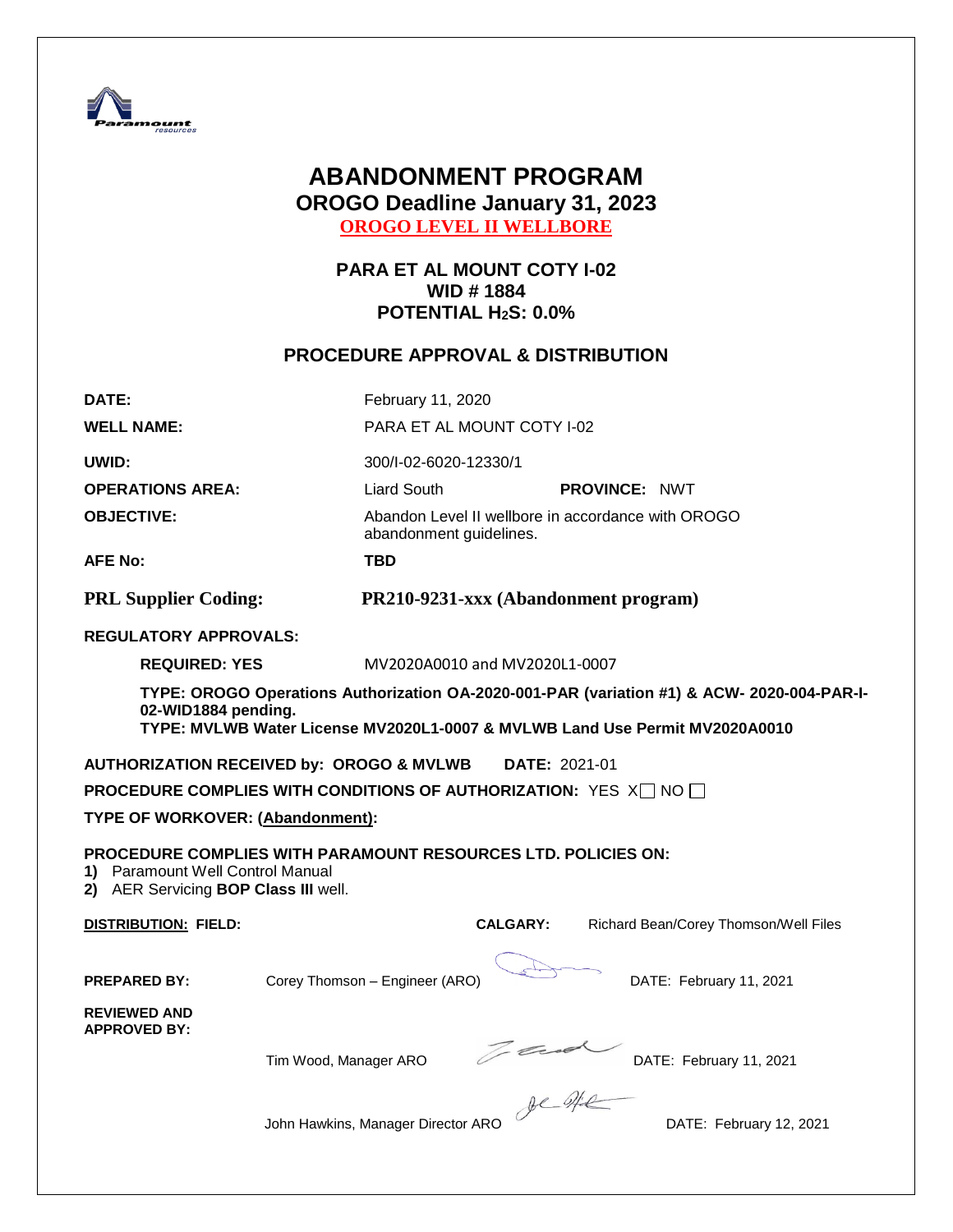# **ABANDONMENT PROGRAM**

# **OBJECTIVE**

Suspended wellbore, OROGO Level II well bore. OROGO abandonment deadline January 31, 2023. Abandon the well as per approved ACW and OROGO guidelines. Cut and cap well.

## **REPORTING**

- All rig calls and Daily Reports are to be directed to Corey Thomson (Engineer ARO)
	- Office: 403-261-1250
	- Cell: 403-835-4447
	- E-mail: [corey.thomson@paramountres.com](mailto:corey.thomson@paramountres.com)

## **PROGRAM SUMMARY**

- Read & record SIP(s).
- Investigate status of SCVF/GM.
- MIRU slick line unit. Bleed off and fill tubing with fresh water. Bleed off and fill annulus with fresh water. Run gauge ring and confirm tubing plug depth. Pull tubing plug from 58.7mm F profile. Run gauge ring to R profile. Set tubing plug in R profile. Bleed off to ensure plug is holding. Pressure test tubing and plug to 14 MPa. Pressure test annulus to 7MPa for 10 minutes. Bleed off pressures. Rig out slick line.
- MIRU Service Rig, P-tank and associated equipment. Remove wellhead and install BOP's.
- Un latch from On/Off tool, circulate to fresh water and pull tubing inspecting out of the hole and stand tubing string.
- RIH 177.8mm casing scraper on 73mm tubing to about 875m KB. POOH and stand tubing.
- RIH with One Step permanent bridge plug for 177.8mm casing on 73mm tubing string. Set PBP at about 873m KB. Pressure test permanent bridge plug to 7000 Kpa for 10 minutes. Rotate off permanent bridge plug and circulate 15 meters of cement on top of PBP using fresh water.
- Pull out of hole and lay down tubing string.
- Winterize well bore.
- Cut and cap the casing strings with vented cap.

## **WELL HISTORY**

Paramount Resources Ltd. drilled a 1744 meter exploratory well, spudded on October 16, 2000 and finishing setting production casing to 1743 meters on December 4, 2000. The main target of the well was the Mattson at 1046 meters with the secondary targets being the Chinkeh Sand at 786 m, the Fantasque at 871 m, and the Flett at 1666 m.

The well potential was evaluated with the drilling rig over four intervals in the Mattson, two intervals in the Chinkeh, and one interval in the Debolt.

The drilling contractor was Akita Drilling Rig #51 based out of Calgary, Alberta. The rig was rated for 2500 m and had a  $60 \text{ m}^3$  mud system.

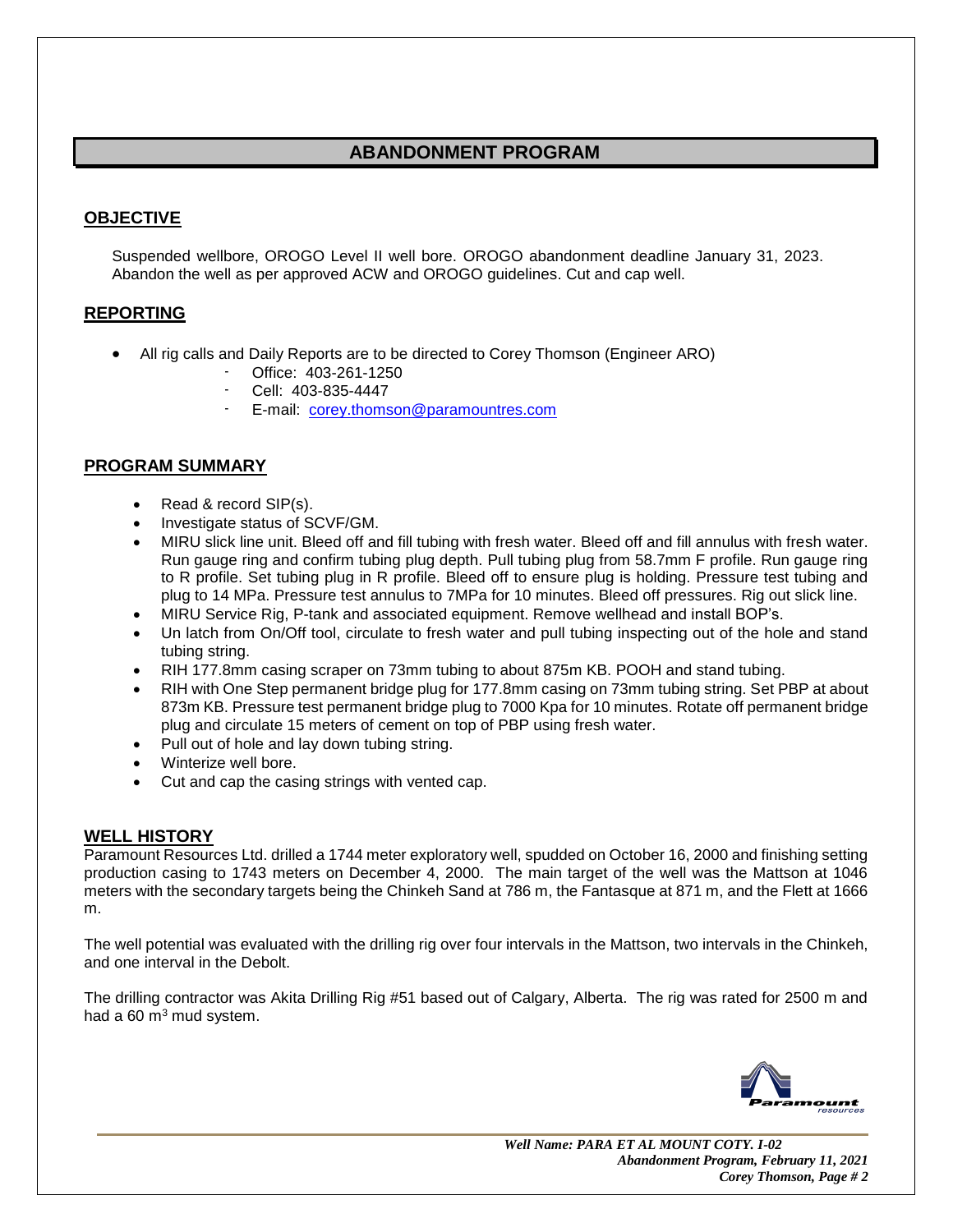The well was drilled on Exploration License No.381 in which Paramount Resources Ltd. has a 50% working interest. Operating License:

- **Para et al Mount Coty I-02**
- WID: 1884
- File: 9211-P33-12-6
- UWI: 300I026020123300

was issued to Paramount Resources Ltd. on October 6, 2000.

The well which is located approximately 6 km south of Fort Liard, lies along the length of the SE plunging anticline observed at the F-36 Mattson gas discovery. The exact co-ordinates of the well are as follows:

- Latitude: 60º 11' 34.008" N
- Longitude: 123<sup>0</sup> 30' 18.797" W

A Cancor Rathole Inc. rathole rig was moved onto the location on October 9, 2000. The 508-mm conductor hole was drilled to a depth of 23 m. While drilling the conductor hole boulders were encountered to a depth of 10 m. The 406.4 mm heavy walled conductor pipe was set at 23 m and cemented in place.

Equipment for the drilling operations was barged up the Liard River in September and October 2000. Akita drilling rig number 51 was moved onto the location starting on October 11, 2000. The diverter was nippled up and function tested with the HCR. The well spudded on October 16, 2000 at 22:00 hours. The 311-mm surface hole was drilled to 330 mKB when deviation problems were encountered. Directional drilling equipment was used to drill a 222-mm pilot hole to 514 mKB. The hole was then reamed out to 311 mm to 514 mKB. During the drilling of the surface hole there were mud ring problems encountered at approximately 235 mKB and minor amounts of losses to the formation from 150 – 250 mKB. Surface casing of 244.5 mm, 53.57 kg/m, J-55 LT&C casing was run and set at 514 mKB. The surface casing was cemented with 28 tonnes 0:1:0 'G' cement plus 1% CaCl2. There were initial cement returns but returns were lost in the last 2  $\text{m}^3$  pumped. The plug was bumped with 10,500 kPa and the pressure held. The plug was down at 10:00 hours on October 24, 2000. A 1" pipe was run to 25 m and a 2.1 m<sup>3</sup> top cement job was performed with good cement returns.

The BOP's were installed, function tested, and pressure tested to 1500 kPa and 14000 kPa for 10 minutes each. The float collar and shoe were drilled out on October 25, 2000. A formation leak off test was done and the gradient was taken to 18 kPa/m with no formation breakdown. The 222-mm main hole was drilled with a gel-chemical mud system. Directional tools were utilized to control deviation problems to a depth of 1705 mKB. The remainder of the main hole was drilled conventionally to a total depth of 1743 mKB. After drilling to 1091 mKB DST #1 was run over the Mattson from 1058 – 1068 mKB. After pulling out of the hole with test tool #1 it was discovered that the tools had backed off at the safety sub. The lost tools were recovered, and drilling resumed. After reaching total depth the open hole density, sonic, induction, and spectra logs were run from TD to the surface casing shoe. A rotary sidewall coring tool was used to attempt to cut 18 cores with successful recovery of 10 cores. Three additional DST's were run on the Mattson, two DST's were run on the Chinkeh, and one DST was run on the Debolt. A 177.8 mm, 38.69 kg/m, J-55, LT&C production casing was run and set at 1743 mKB. The casing was cemented with 34 tonnes 0:1:0 'G' cement plus 0.8% NFL-2. The plug was bumped with 14,400 kPa and the pressure held. The plug was down at 13:22 hours on December 5, 2000.

The drilling rig was left on the location to be used to complete the well.

**December 7, 2000**. Run casing scraper on 73mm tubing to 1725m KB. POOH. Run CBL-VDL-GR-CCL from 1725m to surface. Cement top  $+$  or  $-$  400m KB.

**December 8, 2000**. Run TCP guns and Baker Model M Packer on 73mm tubing. Set packer at 1045.53m KB. Drop bar and perforate 1059.0-1067.0m KB. No immediate pressure at surface.

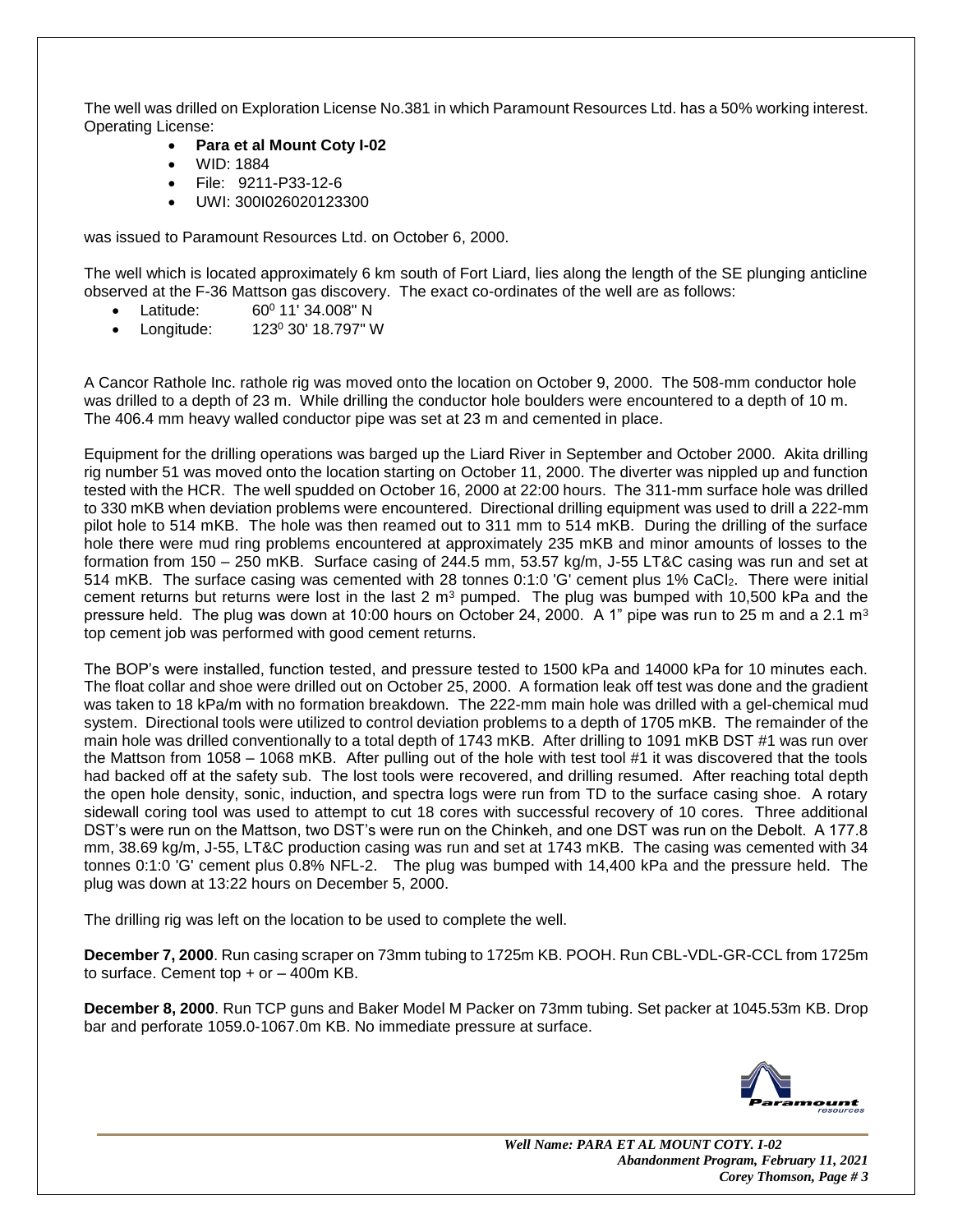**December 9, 2000**. Drop guns with slick line. Run static gradient. Set dart in 57.15mm R profile at 1042m CF and hang recorders. Swab well down. Prepare to move drilling rig off.

**December 10, 2000**. Wait on ice bridge for rig move. Line up frac equipment.

**December 14, 2000**. Recover down hole recorders. Recover dart. BHP = 11,403 Kpa. BHT = 42 deg C.

**December 15, 2000**. Conduct Gelled water frac, placed 14.7 Tonnes of 20/40 sand in formation. Flow on clean up.

**December 16, 2000**. Attempt to flow well. Well dead. Attempt to stop cock flow, no fluid recovered, only gas. Rig up slick line. Ran blind box and tagged fluid level at 380m CF. run in to tag sand and no sand tagged. Ran down to 1703m with no restrictions.

**December 17, 2000**. Run in with CTU and clean out with N2 to 959m then CTU broke down. Pull out of hole and rig off.

**December 18, 2000**. SITP = 5400 Kpa. Rig in slickline to 1500m CF, no sand tagged. Ran bottom hole sampler to 1063m and recover water sample, salinity tests to 10667 ppm. Any attempt to flow in cold weather freezes flow lines.

**December 19, 2000**. STP = 9950 Kpa. Open well to flow, well slugging water. Flowed 5.3m3 in 7 hours. Well loads up and dies. Stop cock well.

**December 20, 2000**. Stop cock well, well slugging water. Well flowed 4.03 water in 8 hours. Clean out test equipment and move off of location.

**January 2, 2001**. Rig in CTU unit and rig tank. Run in CTU and clean out with N2 to 1500m.

**March 11, 2001**. **Rig in Service Rig and equipment**. SITP = 10,800 Kpa.

**March 12, 2001**. Kill well with 3% KCL. Install BOP's Unset packer and POOH. Rig in e-line. Set permanent bridge plug at 1045m KB. Pressure test to 7000 Kpa for 10 minutes and held good. Dump bail 8 lineal meters of cement on bridge plug.

**March 13, 2001**. RIH with TCP guns Baker Model M packer om 73mm, 9.67kg/m L-80 eue tubing string. Log guns on depth. Set packer at 883.3m KB in 4000 daN compression. Run confirmation log. Pressure test packer to 21,000 Kpa and held good. Remove BOP's and install wellhead. Drop bar and perforate 897.0-917.0m KB. Start tearing out rig.

**March 14, 2001**. Ran static gradient. BHP = 8900 Kpa. Dropped guns off. Open to flow and well died. Swab well. Pulled 12 swabs and recovered 9.32m3 (0.80m3 oil 17.6 API). SDFN.

**March 15, 2001**. SITP = 800 Kpa. Open to flow and well dead. Pulled 4 swabs and recovered 4.73m of produced water, fluid level staying around 500m. Clean out vessels and tanks. Rig out testers and service rig. Rig released.

**March 16, 2001**. Moving equipment off location. SITP = 775.4 Kpa. Ran static gradient. Set tubing plug at 864m CF (868.2m KB 58.72mm F Profile). Bleed off tubing pressure and casing pressure well dead.

**July 17, 2007**. Lease inspection. SITP = 50 Kpa. SICP = 600 Kpa. SCV passed bubble test.

**August 4, 2008**. Lease inspection. SITP = 20 Kpa. SICP = 40 Kpa. SCV passed bubble test. Note: Bled off production casing from 530 Kpa to 0 Kpa for 4 minutes. The SICP built up to 40 Kpa after 15 minutes and remained at 40 Kpa after 24 hours.

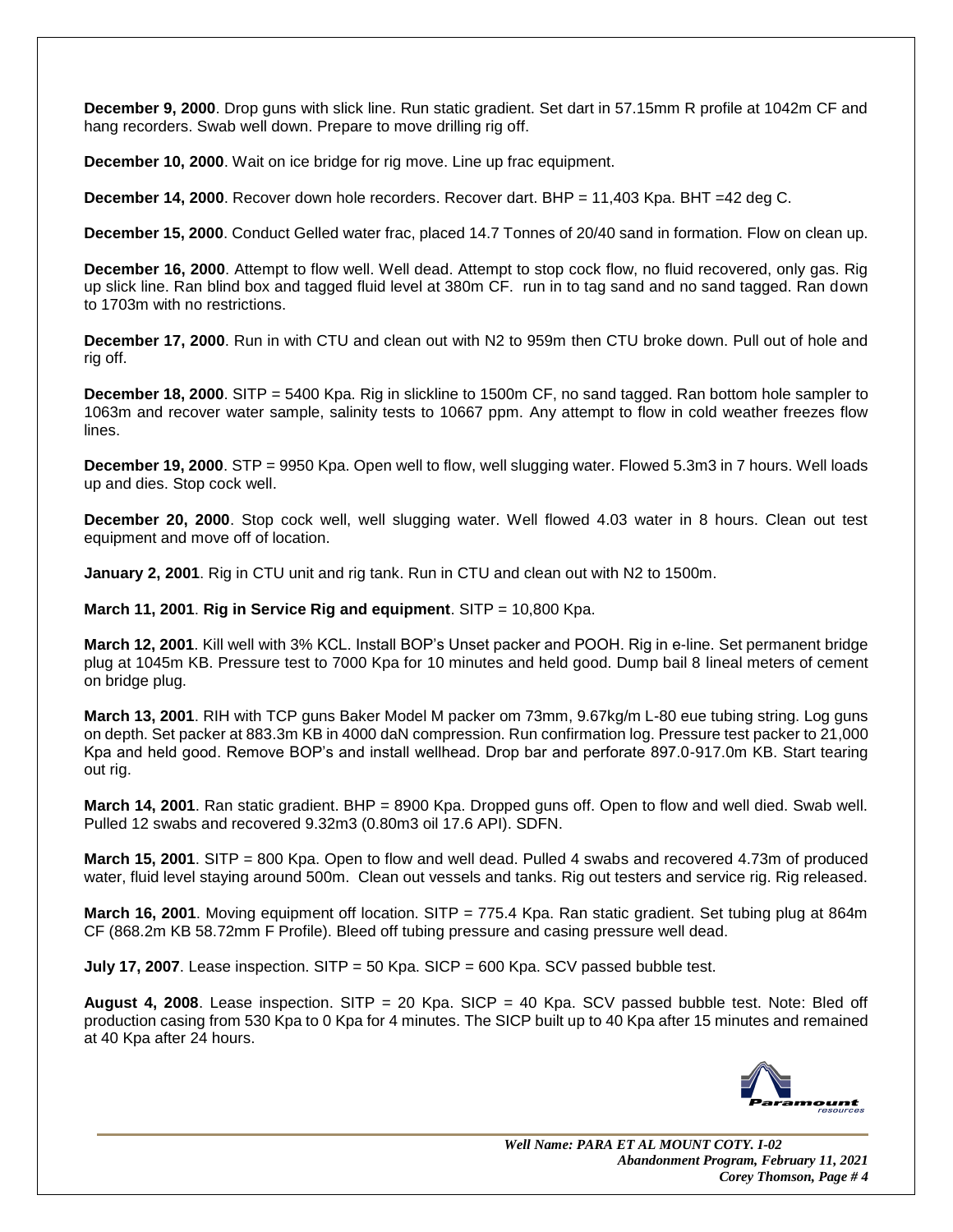**August 10, 2009**. Lease inspection. SITP = 0 Kpa. SICP = 0 Kpa. SCV passed bubble test.

**October 2, 2011**. Lease inspection. SITP = 33 Kpa. SICP = 18 Kpa. SCV passed bubble test.

**September 24, 2014.** Lease inspection. SITP = 100 Kpa. SICP = 0 Kpa. SCV passed bubble test. Tested wellhead primary/secondary seals to 11 MPa and held. No test port to test tubing hangar seals.

**August 27, 2015**. Lease inspection. SITP = 200 Kpa. SICP = 100 Kpa. SCV passed bubble test. Pressure test primary/secondary seals to 11 Mpa and held. No tubing hangar test port.

**July 12, 2018**. Lease Inspection. SITP = 38 Kpa. SICP = 27 Kpa. SCV passed bubble test.

**September 29, 2019**. Lease Inspection SITP: TSTM SICP = O Kpa. SCV & GM tests passed.

The well remains shut in.

## **SAFETY**

A safety meeting is to be held with all service company personnel prior to each job. Wellsite supervisor must notify Contractors of known hazards of which Contractor(s) may be unaware. Wellsite supervisor must ensure that workers are aware of their responsibilities and duties under OH&S regulations and that workers comply with regulations. All service companies supplying materials will review Material Safety Data Sheets at this meeting for all products supplied and maintain these Material Safety Data Sheets available for worker's examination on location in compliance with WHIMIS regulations. All safety meetings will be recorded on the Paramount daily report and on the daily tour sheet.

Whenever possible, plan and conduct all workover procedures in a manner which will avoid the mixing of air & hydrocarbons in the well bore and connected surface piping. If mixing does occur, purge prior to pressurizing or exposing mixture to any other possible source of ignition.

Rig anchor locations if required will be approved by Paramount Wellsite Supervisor prior to installation.

## **REGULATIONS**

All applicable regulations, including, but not limited to the specific approved OROGO ACW approval, OROGO Well Suspension and Abandonment Guidelines, Oil and Gas Occupational Safety and Health Regulations (NWT) and Occupational Health and Safety (OHS) Regulations (NWT) are to be strictly adhered to. Written instructions must be posted in doghouse or other conspicuous area prior to the wellsite supervisor leaving the lease. Wellsite supervisor must designate, in writing (see attached Form), a competent person to carry out principal contractor's responsibilities. All verbal notifications and approvals from government regulatory agencies will be recorded on Paramount's daily report tour sheet. The name of the individual contacted, and the subject matter of approval or notification should be recorded on same.

Paramount shall provide all staff and contractors for this program with the OROGO 24-hour incident reporting phone number (867-445-8551) prior to commencing any work or activity.

Paramount shall submit to OROGO an updated operator contact list for this program prior to any work or activity by email at [orogo@gov.nt.ca.](mailto:orogo@gov.nt.ca)

Paramount shall submit to OROGO certificates and inspection documents for any service rig, well control and associated equipment (including boilers) at least 10 days prior to the rig commencing work by e mail at [orogo@gov.nt.ca.](mailto:orogo@gov.nt.ca)

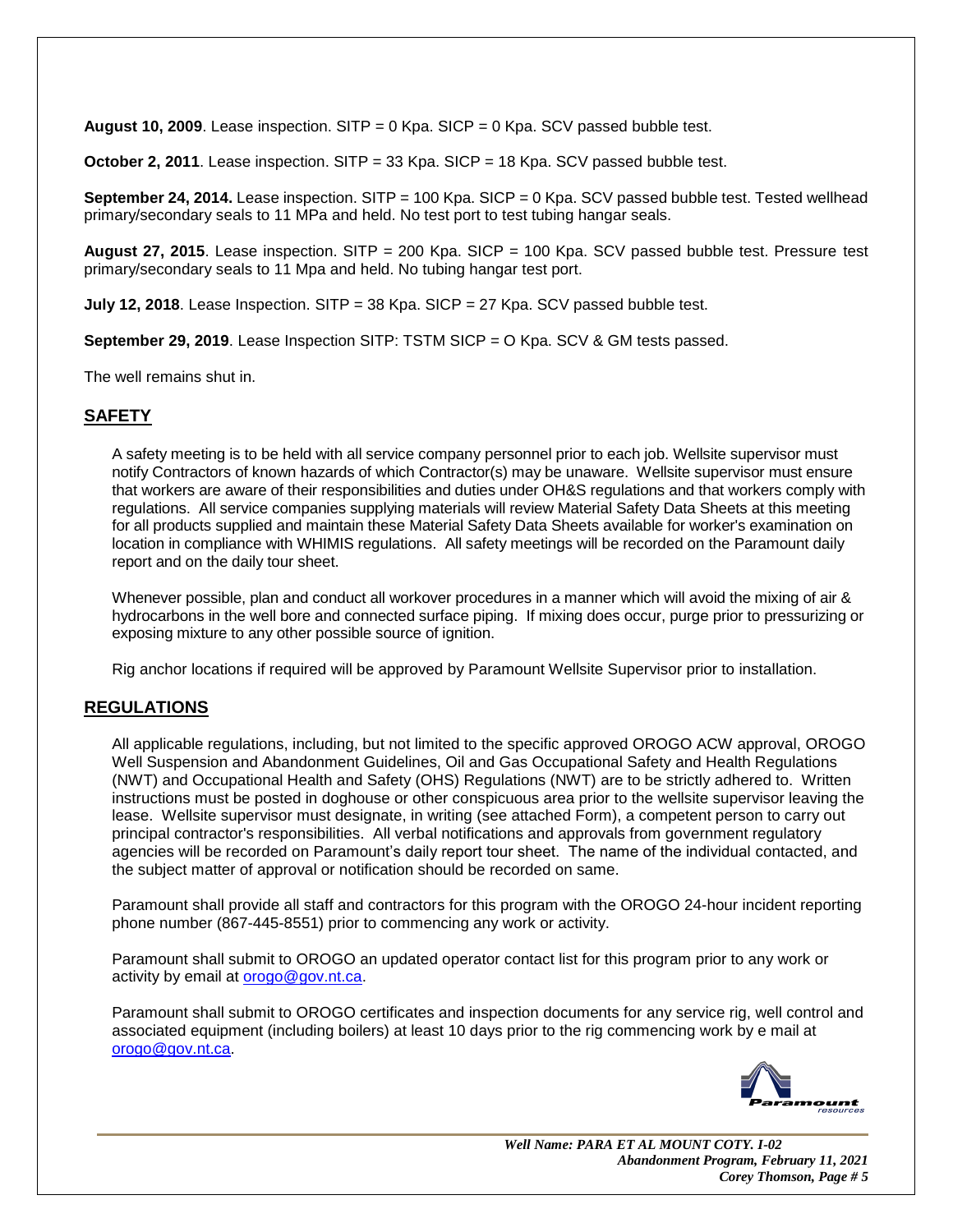Paramount shall submit to OROGO all reports required under the Oil and Gas Drilling and Production Regulations in a timely manner to OROGO by email at **orogo@gov.nt.ca.** 

Paramount shall submit to OROGO, completed Change of Well Status form 30 days after the service rig release date or when the abandonment operation has been finished.

### **WORK ORDERS/FIELD TICKETS**

Delivery and field tickets for all work, services performed, or materials purchased must be signed by a Company wellsite supervisor. Record the AFE number and well location on all purchase and work tickets.

### **MATERIAL TRANSFERS**

All materials shipped to this location that are not used must be transferred to an appropriate warehouse point. Transfers of any tubular materials must include complete tally. Company wellsite supervisor will complete such transfers and forward both copies to Calgary office for approval and further handling.

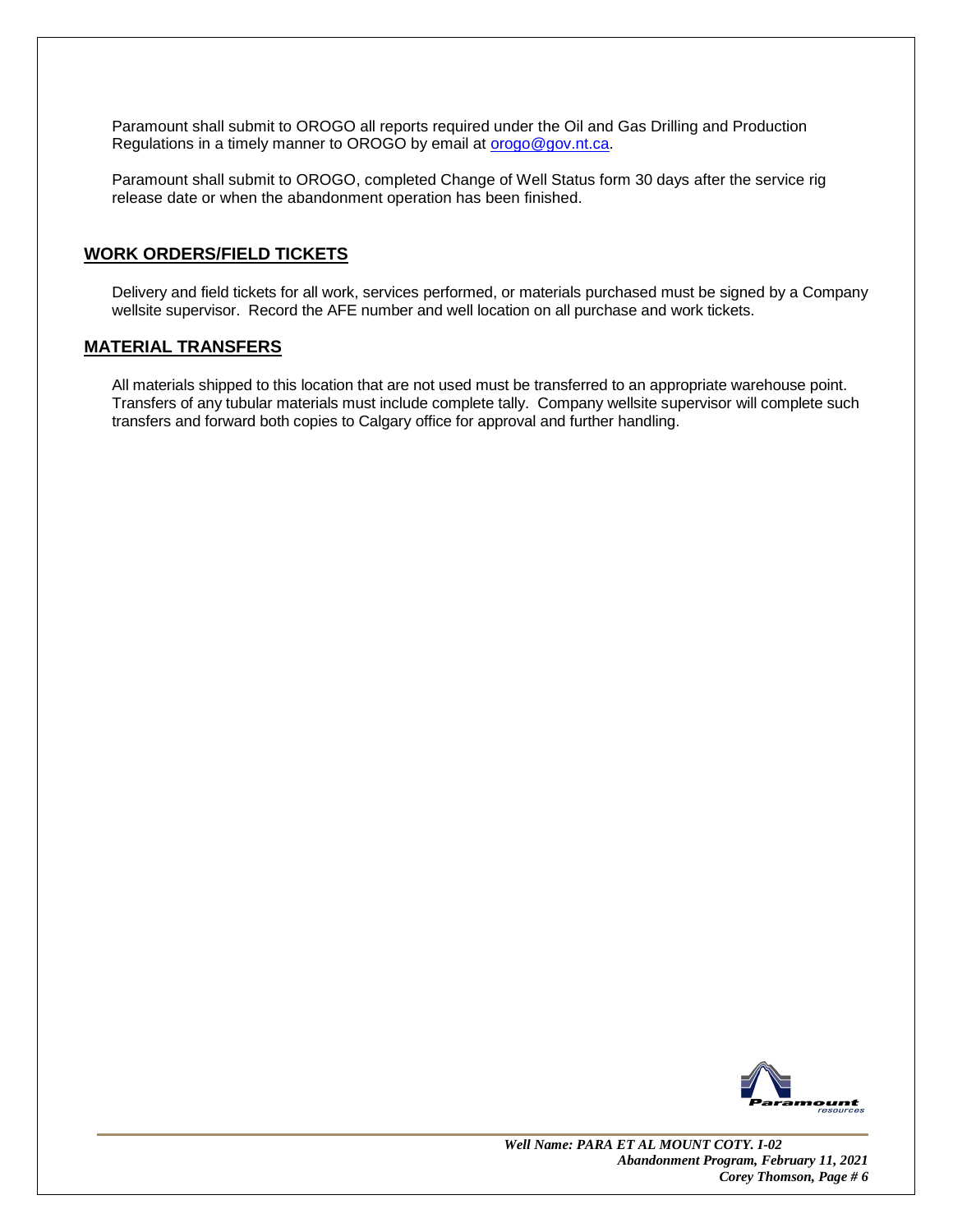## **PARA ET AL MOUNT COTY I-02 ABANDONMENT**

### **WELL DATA AND WELLBORE CONFIGURATION**

| <b>WELL DATA:</b>    |                              |                                                                                                                                                                                                                                                                                                    |  |  |
|----------------------|------------------------------|----------------------------------------------------------------------------------------------------------------------------------------------------------------------------------------------------------------------------------------------------------------------------------------------------|--|--|
|                      | <b>Surface Location:</b>     | LAT: 60° 24' 53.928" N LONG: 123 2' 36.636" W NAD83                                                                                                                                                                                                                                                |  |  |
|                      | <b>Bottomhole Location:</b>  | LAT: 60° 24' 53.964" N LONG: 123 2' 36.024" W NAD83                                                                                                                                                                                                                                                |  |  |
|                      | UWI:                         | 300/I-02-6020-12330/1                                                                                                                                                                                                                                                                              |  |  |
|                      | <b>Profile:</b>              | Deviated (Refer to survey)                                                                                                                                                                                                                                                                         |  |  |
|                      | <b>BGWP:</b>                 | 600m GL (Default)                                                                                                                                                                                                                                                                                  |  |  |
|                      | WID#:                        | 1884                                                                                                                                                                                                                                                                                               |  |  |
|                      | <b>OPERATING LICENCE#</b>    | NWT-OL-2014-014                                                                                                                                                                                                                                                                                    |  |  |
|                      | OROGO OA#                    | <b>OA-2020-001-PAR (variation #1)</b>                                                                                                                                                                                                                                                              |  |  |
|                      | <b>OROGO ACW#</b>            | <b>TBD</b>                                                                                                                                                                                                                                                                                         |  |  |
|                      | <b>Spud Date:</b>            | October 16, 2000                                                                                                                                                                                                                                                                                   |  |  |
|                      | <b>Rig Release Date:</b>     | December 09, 2000                                                                                                                                                                                                                                                                                  |  |  |
|                      | KB:                          | 374.6m                                                                                                                                                                                                                                                                                             |  |  |
|                      | GL:                          | 369.1m                                                                                                                                                                                                                                                                                             |  |  |
|                      | <b>KB-GL:</b>                | 5.5 <sub>m</sub>                                                                                                                                                                                                                                                                                   |  |  |
|                      | <b>PBTD Original:</b><br>TD: | 1733.0m KB<br>1744.0m KB                                                                                                                                                                                                                                                                           |  |  |
|                      |                              |                                                                                                                                                                                                                                                                                                    |  |  |
| <b>CONDUCTOR:</b>    |                              | Hole size 508mm.<br>406mm Heavy Weight landed at 23m KB.<br>Cemented with 80 Sacks of cement.                                                                                                                                                                                                      |  |  |
|                      |                              |                                                                                                                                                                                                                                                                                                    |  |  |
| <b>SURFACE:</b>      |                              | Hole size 311mm.<br>39 Jts. 244.5mm 53.57kg/m J-55, LT&C landed at 514.12m KB.<br>Cemented with 28 Tonnes 0:1:0 G + 3.0% CaCl2, 3.0 m3 of cement returns.                                                                                                                                          |  |  |
| <b>PRODUCTION:</b>   |                              | Hole Size 222mm to 1744m.<br>138 Jts. 177.8mm 38.69kg/m J-55, LT&C landed at 1743.0m KB. Cemented with<br>34 Tonnes 0:1:0 G + 0.8% NFL-2 mixed at 1900kg/m3. Displace with 34.56m3 of<br>water. No cement returns. Bond log run during completion operations indicate<br>cement top about 400m KB. |  |  |
| <b>PERFORATIONS:</b> |                              | 1059.0 - 1067.0m Mattson (Abandoned)<br>897.0 - 917.0m Fantasque (Suspended)                                                                                                                                                                                                                       |  |  |

## **Formation Tops geoSCOUT Ref Elev(m): +374.6**

| <b>Formation</b> | TVD (m)           | Elev $(m)$ | MD(m)  |  |
|------------------|-------------------|------------|--------|--|
| <b>Kscatter</b>  | <b>Behind SFC</b> |            |        |  |
| Kgarbutt         | 538.3             | $-163.7$   | 538.4  |  |
| Kcret L 2        | 639.4             | $-264.8$   | 639.5  |  |
| <b>Kchinkeh</b>  | 707.9             | $-333.3$   | 708.1  |  |
| <b>TRtoad gr</b> | 722.0             | $-347.4$   | 722.2  |  |
| <b>PRfantasq</b> | 789.5             | $-414.9$   | 789.7  |  |
| <b>Mmattson</b>  | 967.7             | $-593.1$   | 967.9  |  |
| <b>Mgolata</b>   | 1643.5            | $-1268.9$  | 1643.8 |  |
| <b>Mflett</b>    | 1712.1            | $-1337.5$  | 1712.5 |  |

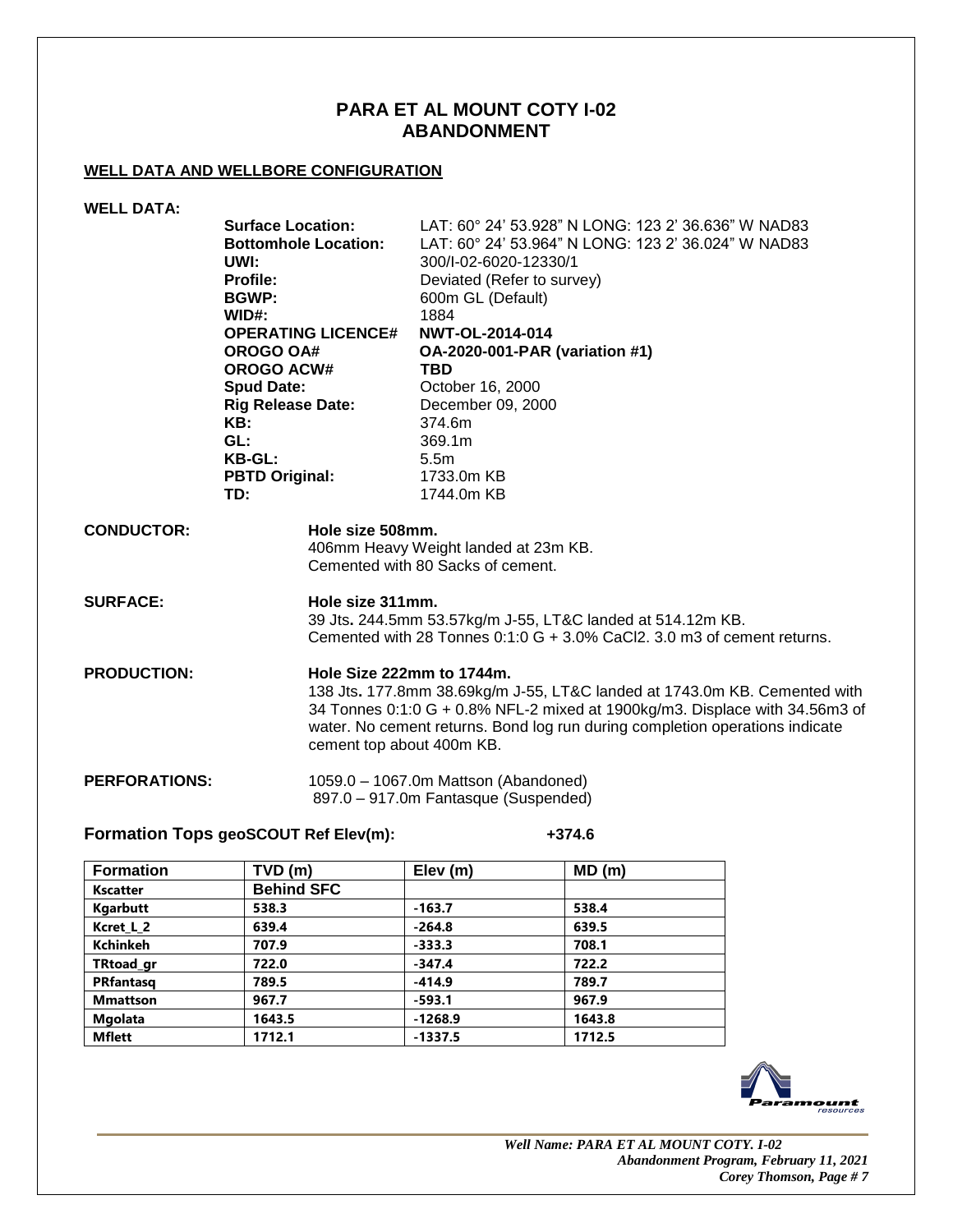## **SCVF:**

SCV passed bubble test. Gas Migration Test: No GM detected

## **Tubing/Casing Data:**

|                                    | <b>Surface Casing</b> | Prod. Casing | Production<br><b>Tubing String</b> |  |
|------------------------------------|-----------------------|--------------|------------------------------------|--|
| Size O.D. (mm)                     | 244.5                 | 177.8        | 73                                 |  |
| (kg/m)<br>Weight                   | 53.57                 | 38.69        | 9.67                               |  |
| Grade                              | J-55                  | $J-55$       | $L-80$                             |  |
| <b>Connection</b>                  | ST&C                  | LT&C         | <b>EUE</b>                         |  |
| Drift I.D.<br>(mm)                 | 222.63                | 156.24       | 59.61                              |  |
| (mm)<br>I.D.                       | 226.59                | 159.41       | 62.0                               |  |
| Capacity (m <sup>3</sup> /m)       | 0.040326              | 0.019958     | 0.003019                           |  |
| Collapse (MPa)                     | 13.9                  | 29.8         | 76.9                               |  |
| (MPa)<br><b>Burst</b>              | 24.3                  | 34.3         | 72.9                               |  |
| (daN)<br><b>Tension</b>            | 175 300               | 163 200      | 64 500                             |  |
| Annular Volume (m <sup>3</sup> /m) |                       |              | 0.015770                           |  |
| (mKB)<br>Depth                     | 514                   | 1743         | 892.1                              |  |

## **Reservoir Data:**

| <b>Formation</b>                | <b>Fantasque</b>               | <b>Mattson</b>                   |  |
|---------------------------------|--------------------------------|----------------------------------|--|
| <b>Perforations</b>             | 897.0-917.0m KB<br>(Suspended) | 1059.0-1067.0m KB<br>(Abandoned) |  |
| <b>Reservoir Pressure</b>       | 8900 Kpa                       | 11,403 Kpa                       |  |
| <b>Shut-in Tubing Pressure</b>  | N/A                            | N/A                              |  |
| Pipeline Pressure @ Tie-in      | N/A                            | N/A                              |  |
| <b>Reservoir Temperature</b>    | $37.4^{\circ}$ C               | $42^{\circ}$ C                   |  |
| $H2S$ %                         | 0                              | 0                                |  |
| <b>Expected Gas Rate</b>        | Nil                            | Nil                              |  |
| <b>Expected Condensate Rate</b> | Nil                            | Nil                              |  |
| <b>Expected Water Rate</b>      | Nil                            | Nil                              |  |

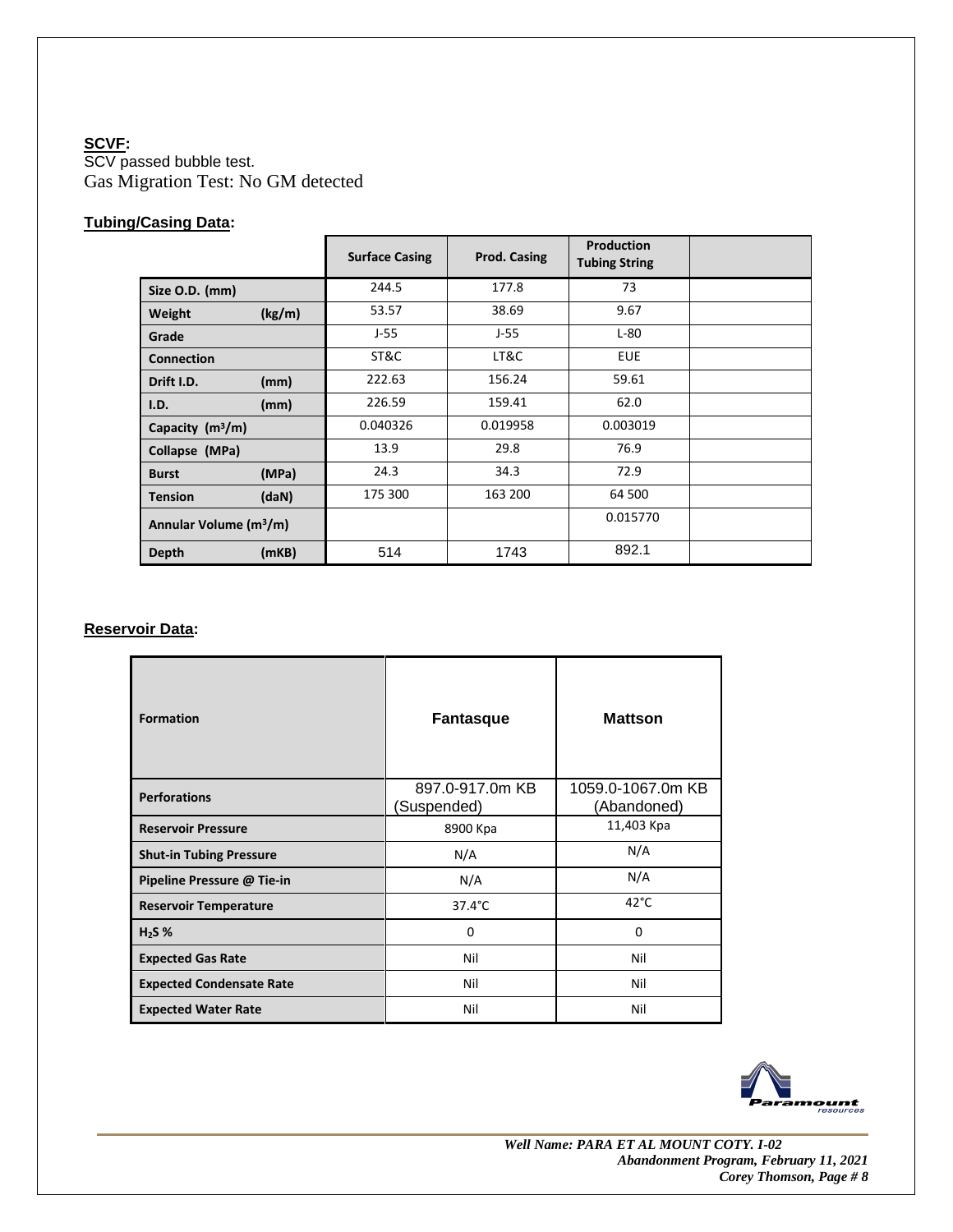# **GENERAL REQUIREMENTS**

- **Wellview Reports are to be synced by 7:00am each day.**
- Before commencing operations, the Wellsite Supervisor will complete a list of nearest available emergency services. This list along with a detailed and accurate description of directions to the location is to be posted in a conspicuous and accessible location known to all personnel.
- Emergency contact list should be completed, posted and available to all on site.
- Ensure that all personnel receive a Paramount orientation, are briefed on the wellsite hazards, safety and first aid equipment locations, escape routes and muster points upon their arrival to the lease. All personnel must be signed in after receiving their briefing and all personnel must sign out when departing the work site.
- Safety and well plan meeting to be held with all service company personnel prior to each job and meetings must be recorded on the Paramount's daily report and on the daily tour sheet.
- All applicable regulations, including, but not limited to the specific approved OROGO ACW approval, OROGO Well Suspension and Abandonment Guidelines, Oil and Gas Occupational Safety and Health Regulations (NWT) and Occupational Health and Safety (OHS) Regulations (NWT) are to be strictly adhered to. Written instructions must be posted in doghouse or other commonly visited area prior to Wellsite Supervisor leaving lease.
- The Wellsite Supervisor is responsible for assessing all worker's competency and ability to perform work.
- All service companies supplying materials will provide Material Safety Data Sheets for all products supplied and maintain these Material Safety Data Sheets available for worker's examination on location in compliance with WHIMIS regulations.
- The Wellsite Supervisor will ensure that dangerous goods shipped or received are classified, packaged, marked, labelled and documented in compliance with the Transportation of Dangerous Goods Regulations. If required, placards must be attached to vehicles transporting dangerous goods. All shipping documents must be forwarded to the Calgary office for filing.
- All operations carried out on behalf of the Operator shall be conducted in a safe and efficient manner in compliance with the Operator's safety regulations and all applicable acts and regulations.
- The Operator expects that all operations conducted will be designed to protect and maintain the quality and integrity of the environment and comply with all environmental acts and regulations.
- BOP equipment will be tested at least once daily, and any equipment found defective should be made serviceable before operations are resumed. Blowout prevention and man-down drills are to be performed weekly and are to be recorded on both the morning reports and tour reports.
- Whenever possible, plan and conduct all completion / workover procedures in a manner which will avoid the mixing of air & hydrocarbons in the wellbore and connected surface piping. If mixing does occur, purge prior to pressurizing or exposing mixture to any other possible source of ignition.
- During the absence of the Wellsite Supervisor, a qualified and competent alternate shall be designated, in writing, to carry out the principal Contractor's responsibilities. Written instructions must be posted in a conspicuous and accessible location known to all personnel prior to the Wellsite Supervisor leaving the location.
- All verbal notifications and approvals received on location from any regulatory agency must be documented and recorded on both morning reports and tour reports and should include a contact name from the agency, phone number and details of the subject matter.

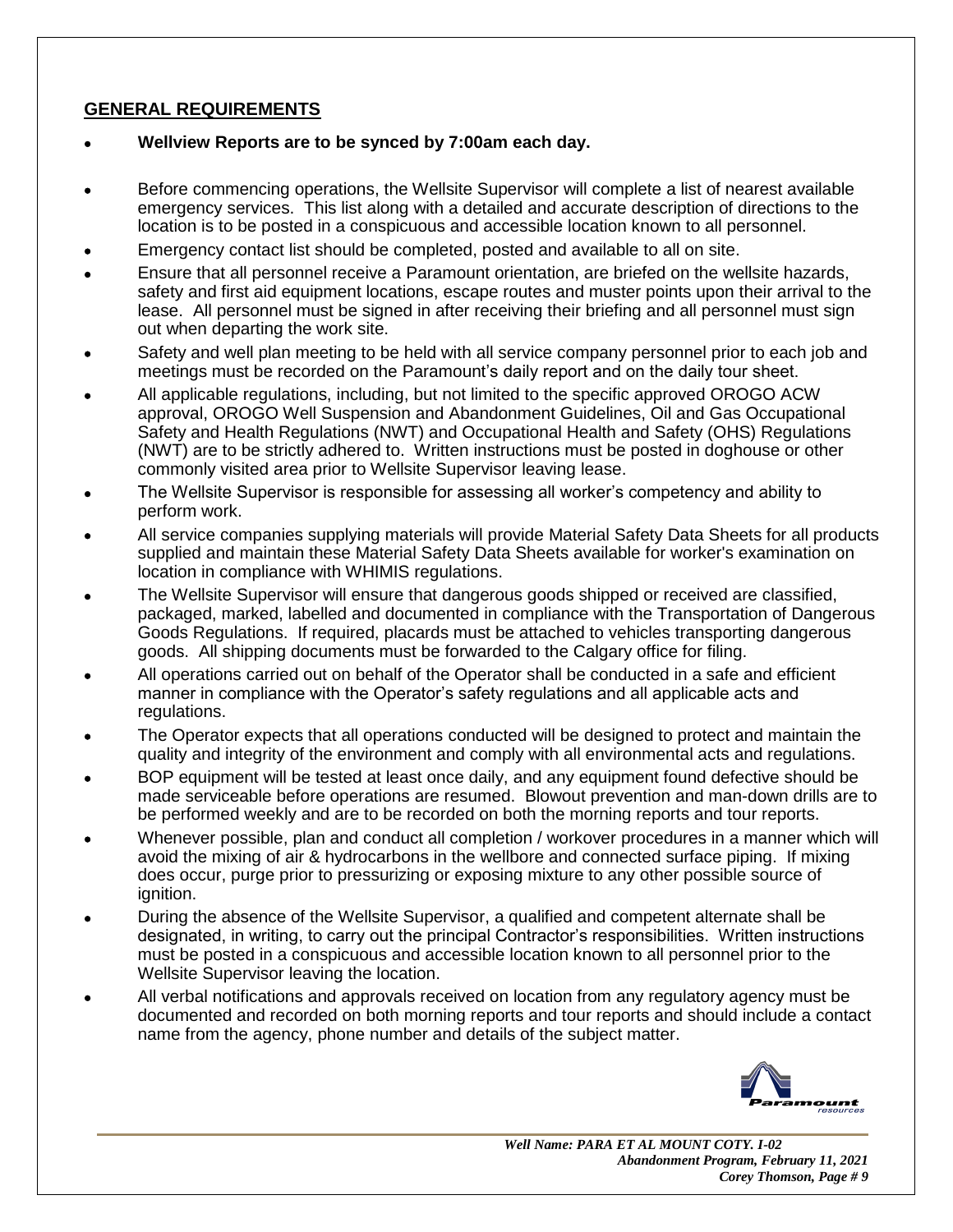• All field tickets and other supporting documentation submitted for materials purchased and/or services rendered require a correct AFE#, G/L number and accurate identification of the well location along with the Wellsite Supervisor's signature indicating acceptance to the same.



 *Well Name: PARA ET AL MOUNT COTY. I-02 Abandonment Program, February 11, 2021 Corey Thomson, Page # 10*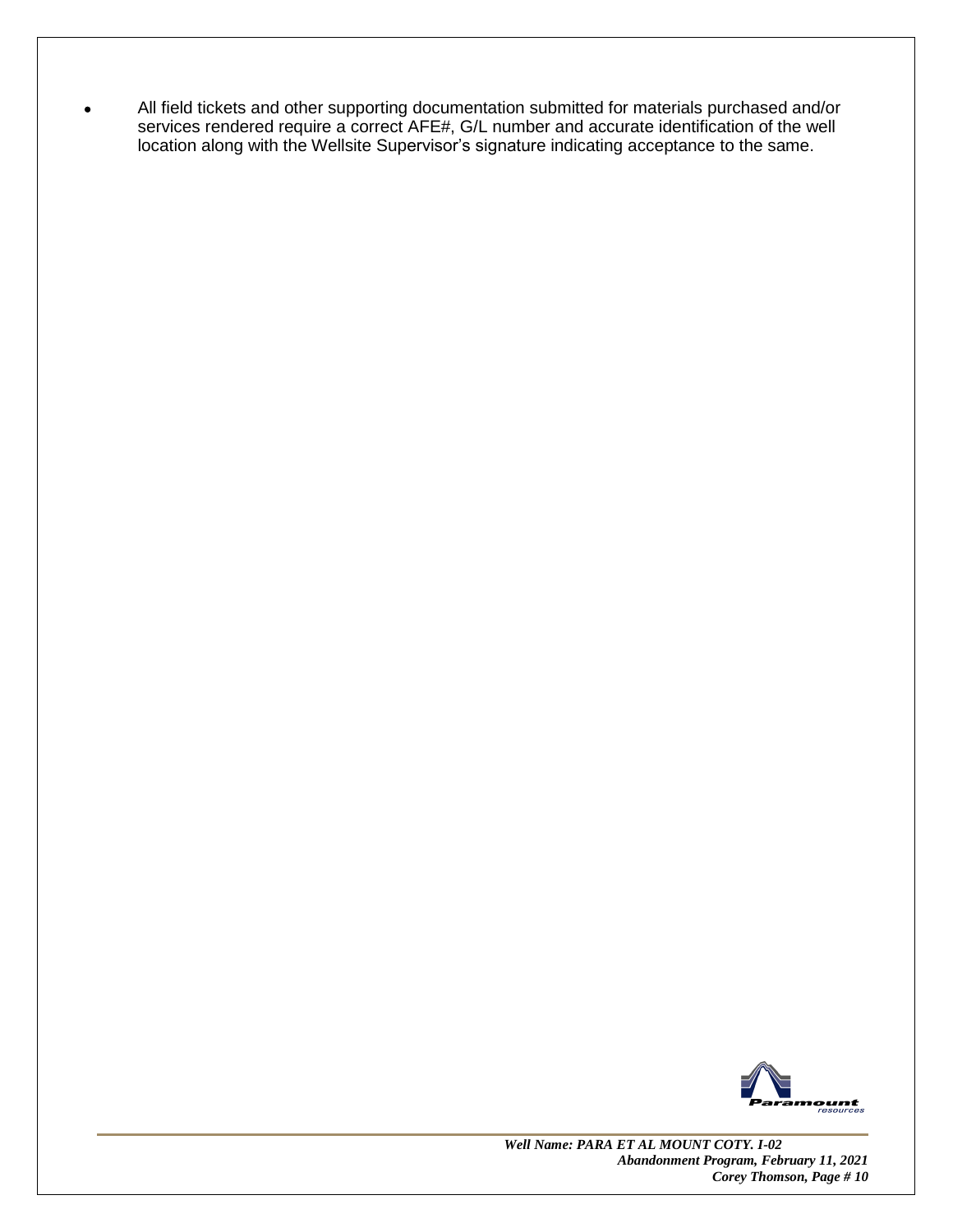# **PARA ET AL MOUNT COTY I-02 ABANDONMENT**

## **ABANDONMENT PROGRAM**

- 1. Submit certificates and inspection documents for any service rig, well control and associated equipment (including boilers) at least 10 days prior to the rig commencing work by e mail at [orogo@gov.nt.ca.](mailto:orogo@gov.nt.ca)
- 2. **The Wellsite Supervisor is responsible to** notify (or verify notification has been completed) the OROGO, a **minimum of 24 hours prior** to any well servicing abandonment operation.
- 3. **The Wellsite Supervisor is responsible to** notify (or verify notification has been completed) the OROGO, **a minimum of 24 hours prior to** any planned flaring operation. When a permit is applicable for sour gas flaring, a copy of such permit must be on site during any flaring operation and requirements of such permit must be strictly adhered to
- 4. **The Wellsite Supervisor is responsible to** verify notifications have been completed to all applicable residents, industrial operators, trappers & guiders within the categorized radius and/or within the emergency planning zone (EPZ) if applicable **a minimum of 24 hours prior** to any flaring operation.
- 5. Paramount shall provide all staff and contractors for this program with the OROGO 24-hour incident reporting phone number (867-445-8551) prior to commencing any work or activity.
- 6. Complete lease access and well handover process. Complete lease inspection. Note the condition of the lease, record any clean-up operations required to address any spills and record any other noteworthy findings on the first morning report. Discuss the transportation arrangements for the tanks and fluid with respect to other activity in the surrounding field area.
- 7. Prepare location for Slick Line unit, Service Rig. P-Tank and flare stack & support equipment.
- 8. **Ensure all** NWT**, Paramount and vendor COVID 19 protocols are reviewed, understood and followed by all personnel. PRL COVID protocols and information are available in Comply Works**
- 9. Perform SCVF bubble-test, **ensure SCV piping is exposed to determine if it is open and intact,** read and record SIP's. Fill-out the 'Surface Casing Vent Flow / Gas Migration Data Sheet 'and examine surface casing vent for blow or suction. Check and monitor LEL and H<sub>2</sub>S levels at wellhead and investigate for evidence of gas migration at surface.
- 10. Check for the presence of and confirm there is no  $H_2S$ .
- 11. Note: this well is not tied in to a flowline.
- 12. Wellhead Pressure Test:
	- If a surface casing vent flow exists, then pressure test the primary and secondary seals.
	- Confirm & document the stamped working pressure of the wellhead on the morning report.
	- Conduct a pressure test on the primary and secondary wellhead seals, to the working pressure, for 15 minutes each.
	- Ensure the test pressure remains below the production casing collapse pressure rating.
	- Check, record and report the tubing and casing pressures.
	- Ensure the valves are not frozen and the gauges are accurate.

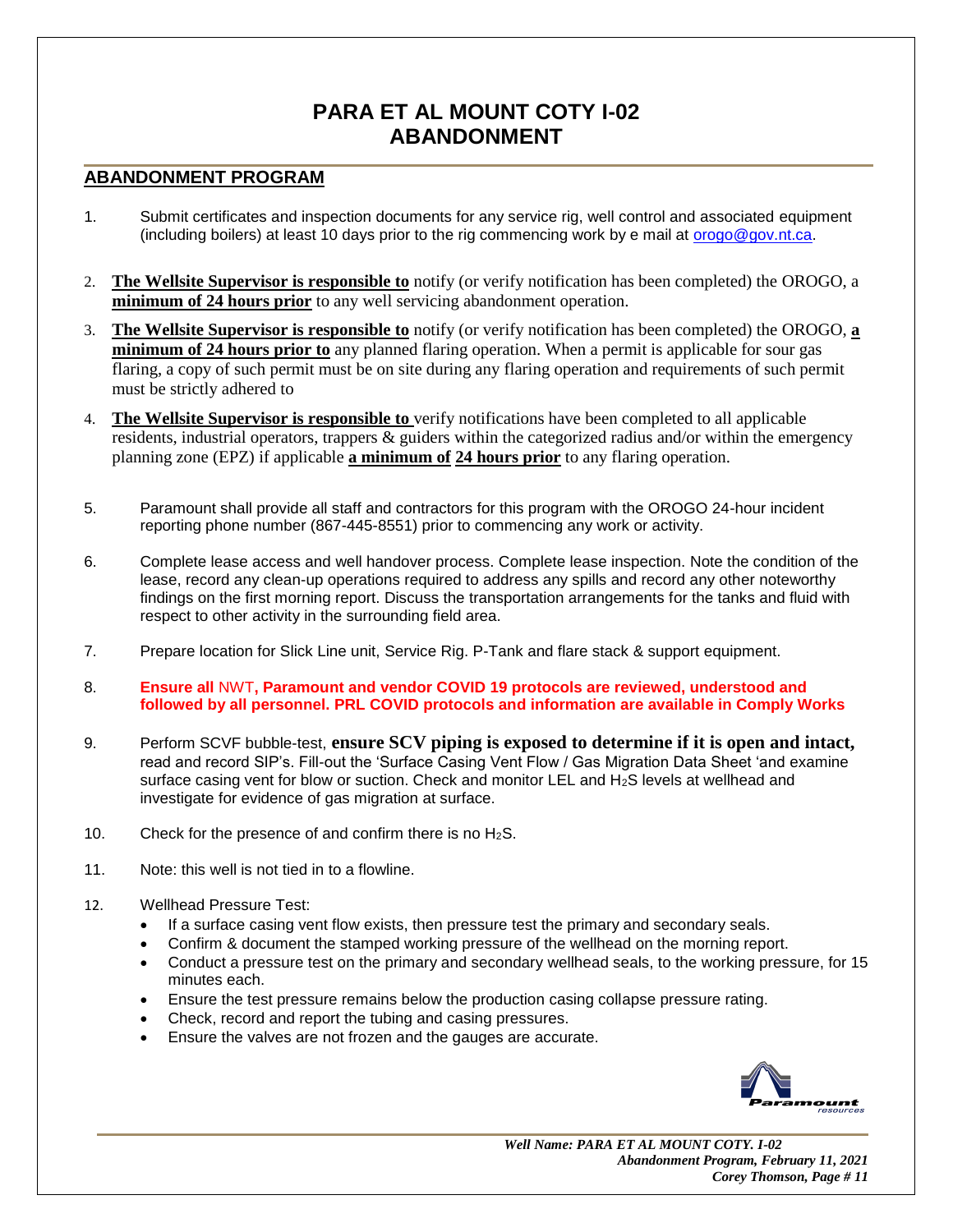- 13. MIRU service rig complete with a 21 MPa Class III BOP stack. 73 mm rams, kill spool, rig pump, clean tank, and related auxiliary equipment to OROGO, OH&S and PRL regulations and guidelines. Ensure Corporate Policies and Procedures are followed prior to commencing operations (see attached). Space out equipment in accordance with OROGO and OH&S requirements.
	- Ensure all necessary safety equipment is strategically positioned, on site and tested to ensure proper operating condition prior to commencing with the workover operations.
	- All personnel must be familiar with the operation of all emergency equipment. Safety and BOP drills are to be conducted on a regular basis and recorded on the "Daily Completion / Workover Report"
	- Conduct a complete inspection of the service rig per requirements of AER Directive 37 and PRL guideline policy. Identify and remediate any deficiencies prior to initiating completion operations
	- Conduct an operational and safety meeting prior to installing BOPs onto the wellhead and pressure testing.
- 14. If necessary, install temporary rig anchors and conduct pull tests on each anchor to 20000 lbs. Install escape line anchor and pull test to 3000 lbs. Ensure PRL ground disturbance procedures are followed.
- 15. Haul in approximately 60 m<sup>3</sup> of fresh water. Haul in tubing work string, 73mm, 9.67kg/m J-55 eue tubing string. Ensure bits, scrapers and pressure test packers for 177.8mm are available.
- 16. Conduct daily pre-job safety meeting and equipment inspection.
- 17. Tie in circulating lines with a return line tied into 'P' tank or rig tank as required. Properly stake surface lines and pressure test lines and manifold to 1,400kPa (low) and 14,000kPa (high) and hold each for ten (10) minutes.
- 18. MIRU slick line unit with lubricator and BOPs. Purge and pressure test the lubricator to 1400kPa (low) and 14MPa (high) with Nitrogen gas. Purge the lubricator each time before running in the hole with tools. Hang the wireline sheave in the derrick.
- 19. Bleed off tubing and fill with fresh water. Bleed off annulus and fill with fresh water. RIH gauge ring and confirm plug depth which is reported to be set in the upper 58.7mm F profile. Pull tubing plug from the upper 58.7mm F profile.
- 20. RIH with brush and locate R profile. POOH. Set a tubing plug in R profile and pressure test tubing to 7000 Kpa for 10 minutes. POOH. Pressure test annulus to 7000 Kpa for 10 minutes. Bleed off pressures. Rig out slick line unit.
- 21. Stump/function test BOP's and related accessories.
- 22. Ensure well is dead. Pressure test the pump lines and connections to 1400 kPa and 14 MPa high. Pressure test the casing to 7 MPa for ten minutes. Bleed off the wellbore to the rig tank.
- 23. Ensure the well is dead. Install the working spool and BOPs onto the BOP test stump. If required warm up the BOP stack with steam. Function test the blind rams and pipe rams on the test stump. Close the blind rams and pressure test the working spool, the blind rams and BOP flange to 1.4 and 14MPa for 10 minutes each. Install a ported tubing pup and stabbing valve through the BOPs on the BOP test stump. Pressure test the pipe rams and stabbing valve to 1.4MPa and 14MPa for 10 minutes each.
- 24. Conduct an accumulator function test. Recharge the accumulator, shut off the pump and record the accumulator pressure. Close each ram and record the start and end pressures and the time to close each ram. Recharge the accumulator and record the time for the accumulator to recharge to the original pressure.

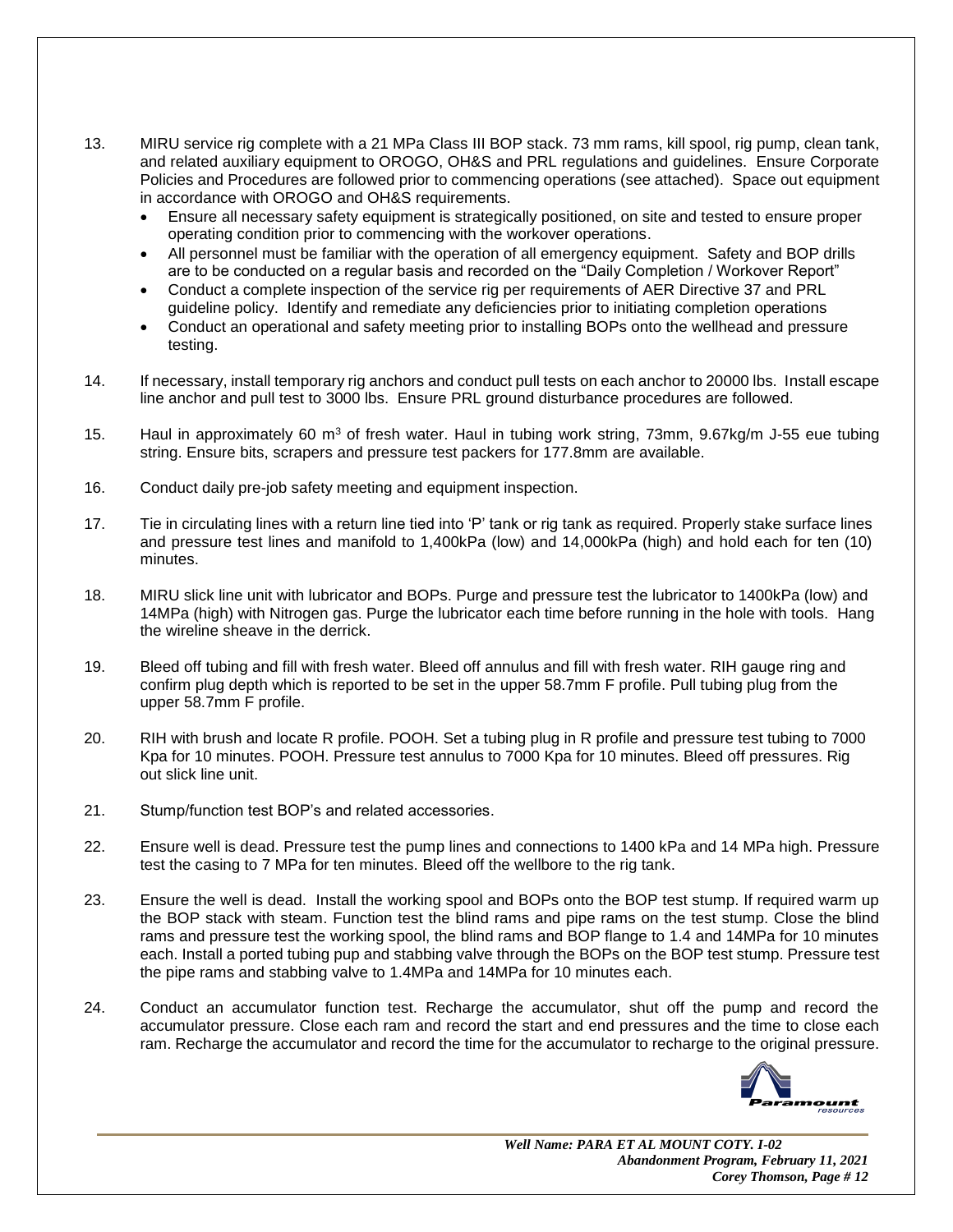Ensure that hand wheels are available and are the correct type and size for all the BOP rams. Record the number of turns to close each ram manually.

- 25. Remove wellhead top section and nipple up the rig BOPs.
- 26. Install a 73mm landing pup with an open stabbing valve. Close the stabbing valve. Strip the BOPs over the landing pup and nipple up the stack. Close the pipe rams on the landing pup and pressure test the BOP connection to the wellhead to 1.4MPa (low) and 14MPa (high) for 10 minutes each.
- 27. Unlatch from On/off tool. Circulate well to fresh water. Pull out of hole with the 73mm tubing and stand the tubing string. **Note: if unable to unlatch from the On/off tool the tubing may need to be cut off.**
- 28. RIH with casing scraper for 177.8mm casing to 875m KB. Work area from 875 to 865m KB. Pull out of hole and stand tubing string.
- 29. Rig up hydraulic one step permanent bridge plug for 177.8mm casing c/w mechanical CCL. Mix up enough cement to have 15 vertical meters of Class G cement on top of PBP after set. Run in hole and set permanent bridge plug at about 873m KB. Pressure test to 7000 Kpa for 10 minutes. Un latch from plug and circulate a minimum of 15 meters of cement on top of bridge plug. Pull above top of cement and circulate tubing clean with fresh water. Note: Casing collars are located at 876.1m and 862.9m KB. Refer to the **Computalog SBL/GR/CCL/VDL run on December 6, 2000**.
- 30. Pull out of hole and lay down the 73mm tubing. Ensure thread protectors are used.
- 31. Ensure the fluid level is down at least 3 m to prevent freezing and to facilitate the cut and cap.
- 32. Remove BOPs. Install wellhead. Rig out.
- 33. Cut and cap the casing strings with vented cap as per the attached procedure in the Appendix or using water Hydro jet vented cap system. **NOTE: Multiple strings can be cut at once with the proposed system**



m\_e\_fillable\_1.pdf REPORTABLE SPILL QUANTITIES.pdf



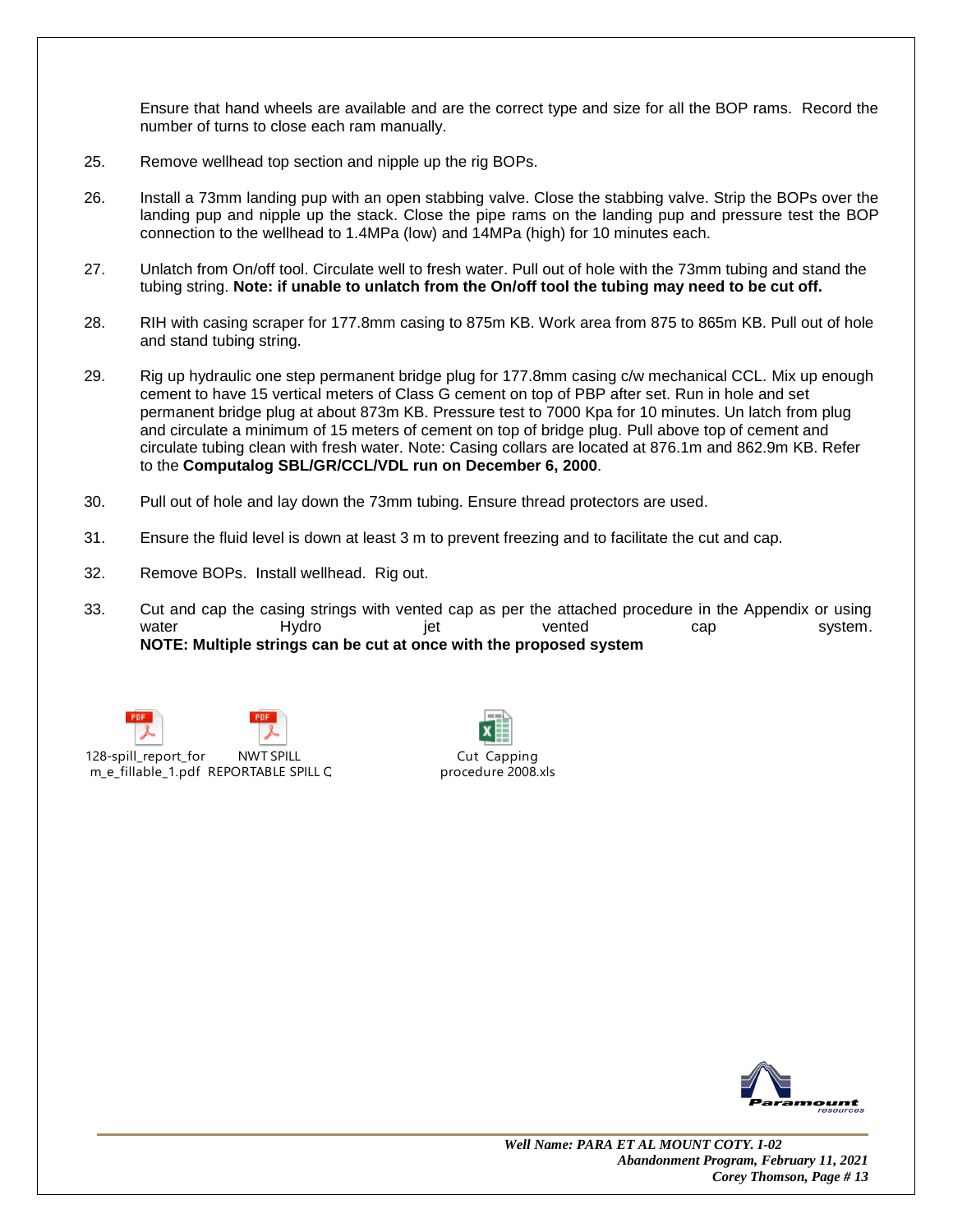# **CORPORATE CONTACTS**

## **Paramount Resources Ltd. 2800, 421 - 7 th Avenue, SW Calgary, AB T2P 4KP**

| ARO (Calgary):                                                                                | <b>Business</b> | <b>Residence</b> | <b>Cellular</b> | Fax            |
|-----------------------------------------------------------------------------------------------|-----------------|------------------|-----------------|----------------|
| <b>Corey Thomson</b><br><b>Abandonment Engineer</b><br>E-mail: corey.thomson@paramountres.com | (403) 261-1250  |                  | (403) 835-4447  | (403) 261-1349 |
| <b>Richard Bean</b><br><b>Abandonment Supt-Staff</b><br>E-mail: richard.bear@paramountres.com | (403) 303-1929  |                  | (403) 793-4586  | (403) 261-1349 |

| <b>PRODUCTION</b> (District Office): |                  |           |              |            |
|--------------------------------------|------------------|-----------|--------------|------------|
|                                      | <b>Business</b>  | Residence | Cellular     | <u>Fax</u> |
| Completions Sub-Surface Foremen      |                  |           |              |            |
| Martin Doll /                        | $(780)$ 683-8037 |           | 403 926-7192 |            |
| Kent Gillett                         | (780) 683-8037   |           | 403 350 2730 |            |

## **MORNING REPORTS (Calgary):**

| <b>Corey Thomson</b><br>Abandonment Engineer<br>E-mail: corey.thomson@paramountres.com | <b>Business</b><br>(403) 261-1250 | <b>Residence</b> | <b>Cellular</b><br>(403) 835-4447 | Fax<br>(403) 261-1349 |
|----------------------------------------------------------------------------------------|-----------------------------------|------------------|-----------------------------------|-----------------------|
| <b>Richard Bean</b><br>Abandonment Supt-Staff<br>E-mail: richard.bean@paramountres.com | (403) 303-1929                    |                  | (403) 793-4586                    | (403) 261-1349        |
| <b>Tim Wood</b><br>ARO Manager<br>E-mail: tim.wood@paramountres.com                    | (403) 290-2919                    |                  | (403) 803-8410                    | (403) 261-1349        |

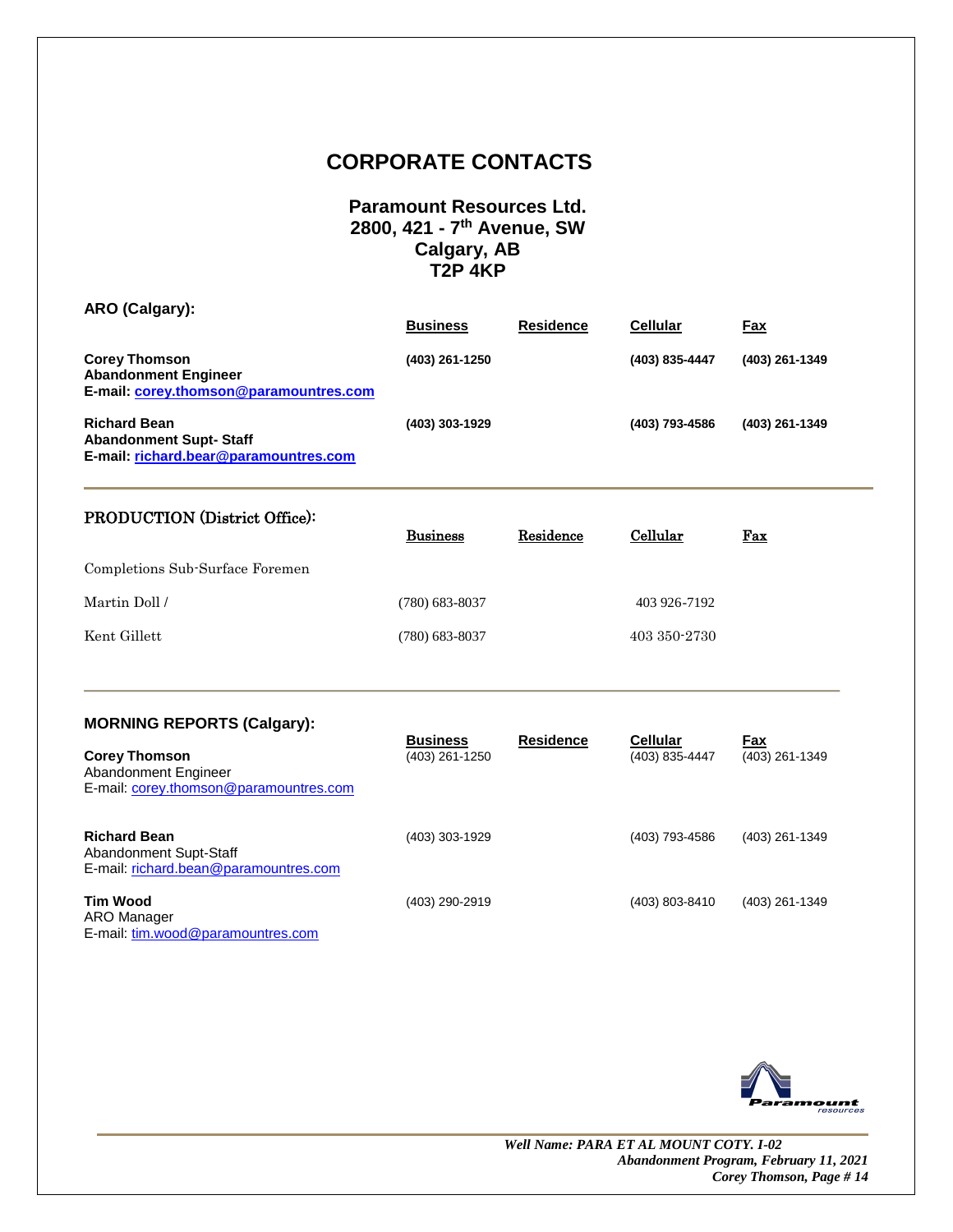# **CORPORATE POLICY & PROCEDURES**

- All operations carried out on behalf of the Operator shall be conducted in a safe and efficient manner in compliance with the Operator's safety regulations and all applicable acts and regulations.
- The Operator expects that all operations conducted will be designed to protect and maintain the quality and integrity of the environment and comply with all environmental acts and regulations.
- All contractors on location must have as a minimum a valid H2S ticket (if necessary), WHMIS, and be fully covered by the NWT Worker's Compensation Board (WCB) where applicable, carry a minimum of \$5,000,000 liability insurance.
- Before commencing operations, the Wellsite Supervisor will complete a list of nearest available emergency services. This list along with a detailed and accurate description of directions to the location is to be posted in a conspicuous and accessible location known to all personnel.
- Any excavation or installation of anchors (if required) on location shall follow Paramount's Ground Disturbance Requirements:
	- a. Contact 1<sup>st</sup> Call (Review Paramount's Grey book)
	- b. Prior to excavation obtain Ground Disturbance Permit
		- i. If pipeline in area, arrange for Hydrovac and hand expose lines within 5 meters of excavation.
- Prior to commencing operations, the Wellsite Supervisor shall:

**.**

- Read and record SIP(s). Examine surface casing vent for blow or suction, record and report findings. Check and monitor LEL and H2S levels at wellhead and investigate for evidence of gas migration at surface.
- Bleed off SISCVP. Shut in SCV, install chart recorder, monitor 24-hour build-ups, report same and complete AER's "Surface Casing Vent Flow/Gas Migration" form.
- Before commencing operations, the Wellsite Supervisor in conjunction with the Rig Manager will conduct an initial rig inspection using a CAODC or equivalent inspection form. A detailed rig inspection is to be completed weekly thereafter. Confirmation of these inspections is to be recorded on both the morning report and tour report.
- Have on-site a access to the AER Drilling/ Servicing Regulations Directive 36, Workplace Health and Safety Regulations, NWT Oil and Gas Operations Act, NWT Drilling and Production Regulations, OROGO Well Suspension and Abandonment Guidelines.
- The Wellsite Supervisor and Rig Manager will conduct daily walk-around inspections and complete a daily rig inspection report in an effort to identify deficiencies regarding well control and safety related items.
- The Wellsite Supervisor must ensure that all pertinent data (tubulars, logs, tests etc.) are properly recorded on the tour sheets and that samples, where required are collected as required by well licence. Also, the Wellsite Supervisor must ensure that trip sheets are properly completed and maintained.
- During cold weather operations, the Wellsite Supervisor must ensure that the blowdown line from the BOP stack to the choke manifold to the degasser is filled with a water/antifreeze solution.
- The Wellsite Supervisor must ensure that all personnel are advised and instructed not to trespass off the demised property.
- Safety meetings are to be held every day with wellsite personnel and recorded on both the morning reports and tour reports. Pre-job safety/orientation meetings are to be held prior to commencing new or non-routine work at which time the

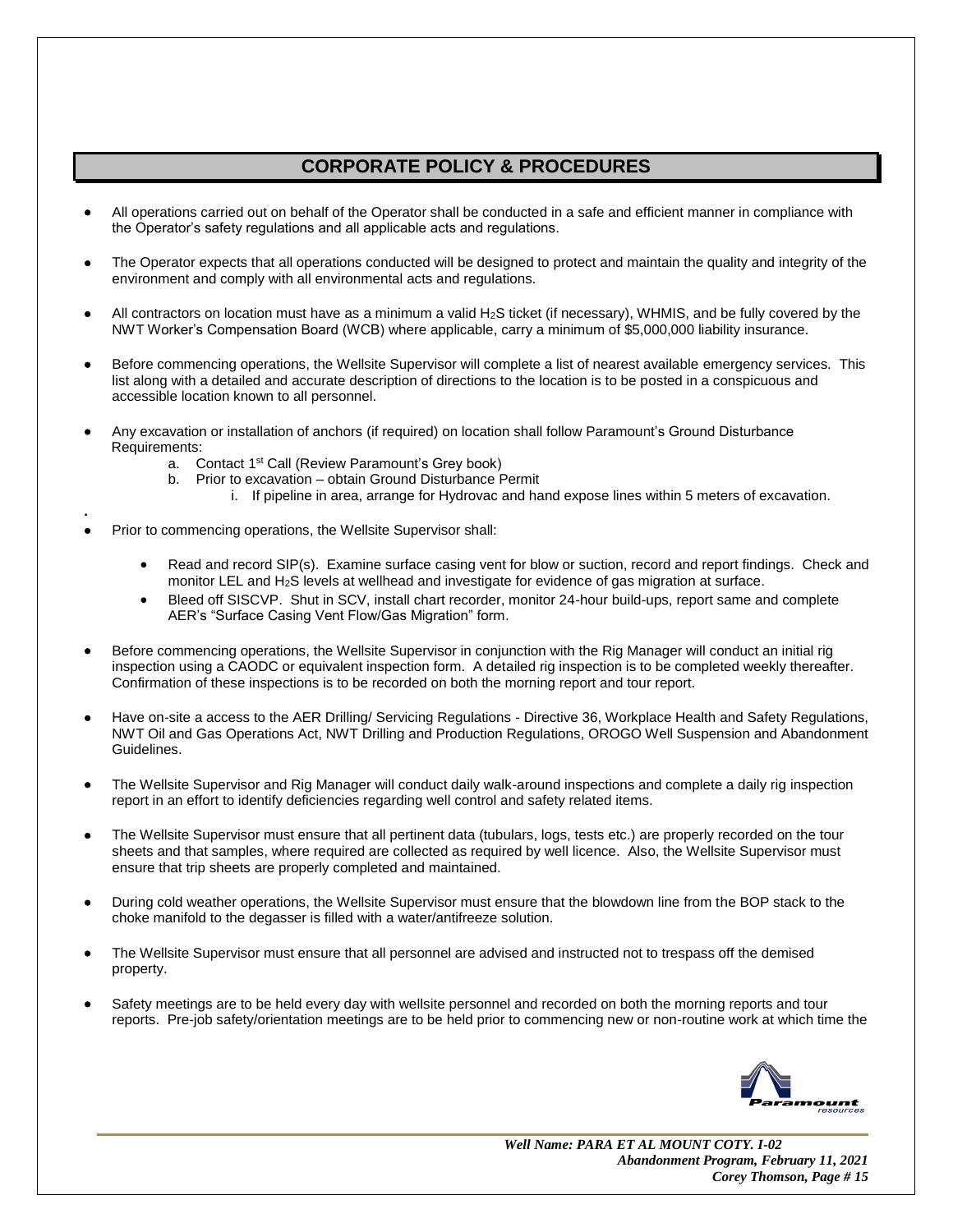Wellsite Supervisor shall advise all personnel of known hazards, special pre-cautions and procedures. Hazard assessments must be conducted in accordance to Workplace Health and Safety Regulations and documented accordingly.

- BOP equipment will be function tested at least once daily and any equipment found defective should be made serviceable before operations are resumed. Blowout prevention drills are to be performed weekly and are to be recorded on both the morning reports and tour reports. **All appropriate Certifications for equipment used will be on-site and available for review.** Communicate this information with the contracted services.
- The Wellsite Supervisor will ensure that service companies supplying products and/or materials that require Material Safety Data Sheets review and advise wellsite personnel with the potential hazards associated and the appropriate emergency response to be undertaken when handling the same. As well, in compliance with WHMIS regulations, all MSDS are to be posted in a conspicuous and accessible place know to all personnel for their information and emergency reference. Site Specific Orientation to all personnel on-site must be given for all chemicals and materials used.
- The Wellsite Supervisor will ensure that dangerous goods shipped or received are classified, packaged, marked, labeled and documented in compliance with the Transportation of Dangerous Goods Regulations. If required, placards must be attached to vehicles transporting dangerous goods. All shipping documents must be forwarded to the Calgary office for filing.
- The Operator expects full compliance with all conditions detailed on the Land Use Permit and Water Permit, OA and ACW.
- During the absence of the Wellsite Supervisor, a qualified and competent alternate shall be designated, in writing, to carry out the principal Contractor's responsibilities. Written instructions must be posted in a conspicuous and accessible location known to all personnel prior to the Wellsite Supervisor leaving the location.
- All verbal notifications and approvals received on location from any regulatory agency must be documented and recorded on both morning reports and tour reports and should include a contact name from the agency, phone number and details of the subject matter.
- Daily reports shall be e-mailed (faxed) to the Operator's office by 07:00Hrs. every morning. Copy will be forwarded to Calgary. A daily operations report will be provided to the Wellsite Supervisor.
- All field tickets and other supporting documentation submitted for materials purchased and/or services rendered require a correct AFE# and accurate identification of the well location along with the Wellsite Supervisor's signature indicating acceptance to the same.
- All rental equipment must be accounted for and returned promptly upon conclusion of operations. Rental Sheets must be utilized.
- All surplus material and/or equipment must be accounted for and either returned for credit or material transferred to the appropriate warehouse point accordingly.
- All Accidents or Incidents shall be reported **immediately** to the Calgary Office Attention: Richard Bean and /or Don Jones. Complete the Paramount Safe Incident Report and conduct the necessary Investigations immediately. Fax copy to Calgary within 6 hours of incident.
- Upon conclusion of operations:
	- Fill out the following forms: **AER "Surface Casing Vent Flow/Gas Migration Data Sheet" Paramount's Suspended /Abandonment Action form**

Email / Fax a copy of the above completed form/s to the Calgary office.

• Ensure that all garbage and debris has been removed from the location in accordance with AER Guide

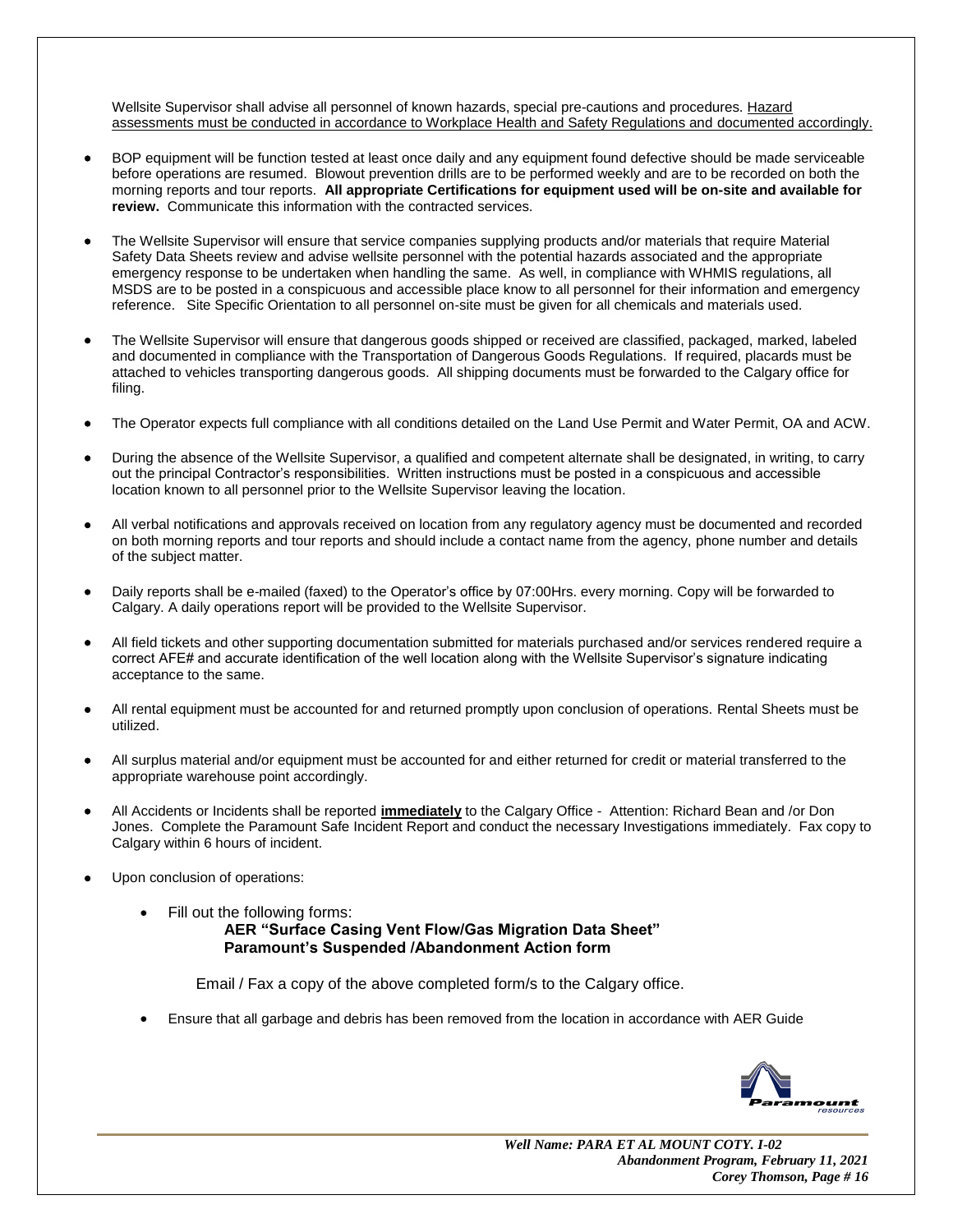G-58 and that any environmental concern has been addressed. Contact the Construction foreman with any concerns.

- Ensure that all flange bolts are properly torqued in accordance with the manufacturer's specifications and that all valves are properly lubricated.
- Prepare a final wellbore diagram with all pertinent information recorded.
- Forward all paperwork including field logs and computer data files to the Calgary office including copies of all field logs. A paper and digital copy of all Paramount operation reports should be provided. All field tickets, Material Transfers, Incident Reports, well test reports, rig inspection reports and service reports shall be included with the operation report package.
- Notify the District Production Foreman of the well status.

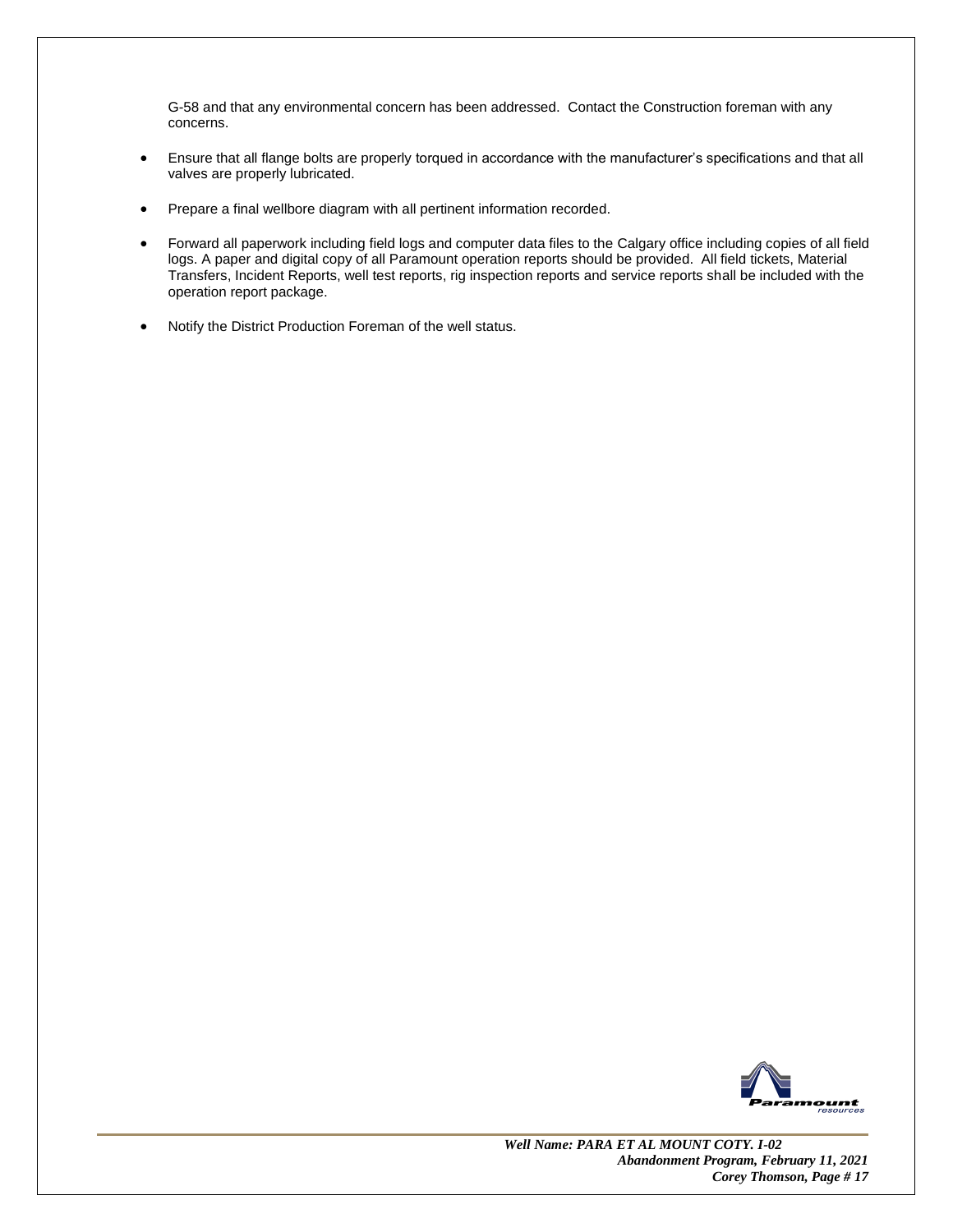## **APPENDIX 1**

### **SURFACE CASING VENT FLOWS:**

If a SCVF issue exists, bleed off well and allow well to stand for a minimum of twenty-four (24) hours with the SCV left in the "open" position to allow well to stabilize prior to Noise-Temperature logging. Perform "bubble" test as per AEUB Directive 20 and complete the "Surface Casing Vent Flow / Gas Migration Data Sheet".

### **NOISE-TEMPERATURE LOGGING:**

- When Noise-Temperature Logging, RIH with Noise-Temperature Logging Tools and, correlated to a casedhole log provided, run the Temperature Log while running in hole to PBTD. Note and record results. • Pull the Noise Log to surface and obtain readings every five (5) meters. Over "high" noise level intervals and possible origin(s) of the vent flow, reduce increments to one (1) meter readings. Note and record results of same.
- Upon conclusion of logging operations, forward copy of log to Calgary office for inspection prior to proceeding with the balance of the program.

### **CEMENT-RETAINER CIRCULATIONS/SQUEEZES:**

- Ensure a representative sample of make-up water has been forwarded to cementers for compatibility testing.
- Set retainer two (2.0) meters above perfs avoiding a casing collar and pressure test to 7.0 MPa.
- RIH with stinger, sting into and perform pressure and function tests.
- Perform feed rate test to perfs with fresh produced water.
- Tie in single-pumping unit cementer with squeeze manifold and chart recorder.
- Pressure test surface lines to 1,400kPa (low) and 14,000kPa (high).
- Pull stinger from retainer, mix, pump and circulate prescribed cement design to tubing bottom.
- Sting back into retainer and perform cement circulation/squeeze.

### **NOTE:**

- Where circulation was not established and, after displacing the lead cement, monitor tubing to determine if plug is gravity feeding. If so and if cement setting times permit, allow well to gravity feed at a controlled rate of not more than  $0.50 \text{ m}^3/\text{min}$ . as best possible with manifold valve or by pulling the stinger into the "neutral" position. When the well no longer gravity feeds, commence hesitation squeezes in 0.50  $\text{m}^3$  increments/stage unless breakdown is observed while pumping a stage at which time pumping should be stopped immediately ending that particular stage. Wait thirty (30) minutes or as appropriate, depending on actual conditions between stages. Attempt to achieve a stabilized lock-up pressure to 7.0 MPa and hold for ten (10) minutes with chart recorder. Record and report same.
- Do not over displace cement squeeze.
- Be prepared to batch mix and pump an additional  $1.50 \text{ m}^3 3.00 \text{ m}^3$  cement, if necessary.
- Do not exceed a pump rate of 1.0 m<sup>3</sup>/min. or frac gradient (18.0 kPa/m) when feed rate testing or cementing.

Eg. Maximum allowable surface pump pressure when using  $1030 \text{ kg/m}^3$  fluid @ a depth of 300 m:

- = Frac pressure Hydrostatic pressure
- $=$  (300 m x 18.0 kPa/m) (300 m x 1030 kg/m<sup>3</sup> x 0.00981)
- $= 5,400 \text{ kPa} 3,031 \text{ kPa}$
- $= 2.369$  kPa

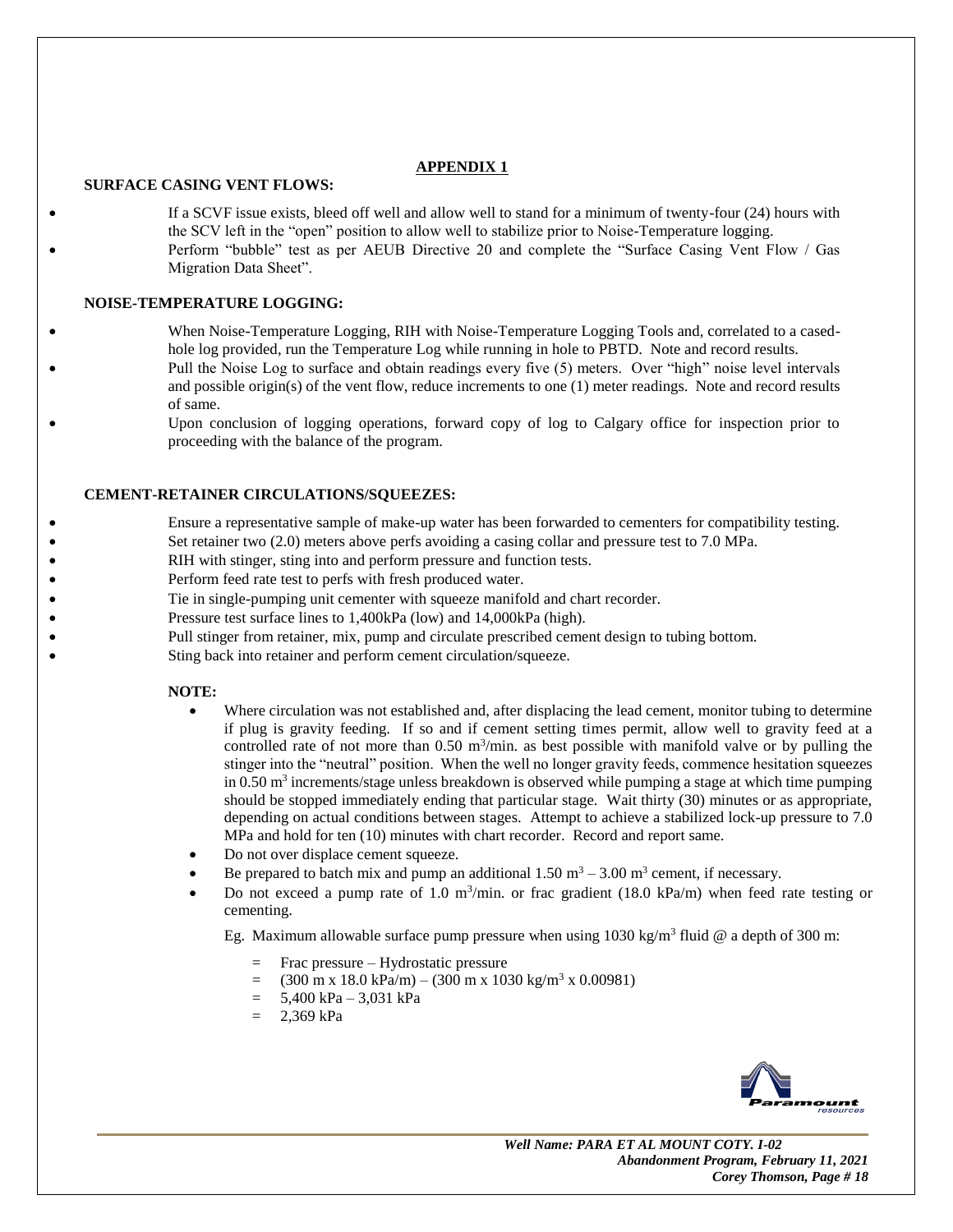• Pull stinger from retainer, displace an eight (15.0) meter balanced cement plug over the retainer, raise string out of balanced cement plug, backwash string clean with fresh water and POOH with stinger. Shut in casing valves and WOC as prescribed.

#### **SUSPENSION & ABANDONMENT PLUGS:**

• Bridge plugs and cement retainers used for zonal suspension or abandonment and set in compliance with OROGO Well Suspension and Abandonment Guidelines, must be pressure tested to 7000 Kpa prior to capping with fifteen (15) meters of circulated cement for Level II wells and thirty (30) meters of circulated cement for Level I wells.

### **PRL CUTTING & CAPPING PROCEDURES:**

• Move in 'B'-ticket welder, backhoe, and steamer, if required. Hydovac unit may be required if flowlines are present.

Read and record SIP(s). Check and monitor LEL and H2S levels at wellhead and investigate for evidence of gas migration at surface. Examine surface casing vent for blow or suction. Record and report findings. If present, stop work and hold a safety meeting to review working procedures. If required, contact the Calgary office for further direction. Proceed with work only when conditions are able to be managed safely.

#### **NOTE:**

When ambient temperatures are below freezing, tarp in wellhead and steam wellhead to ensure that wellhead and piping are not frozen.

• Remove all plugs and function test all wellhead valves to confirm there is no pressure built up in the wellhead or casing. Disassemble the SCV piping assembly and visually inspect that the vent is not plugged with cement or ice.

• Review corporate ground disturbance package and policies with all on-site personnel prior to commencing excavation around the wellhead. Hydrovac expose all underground facilities (casing, flowlines etc.) within five (5.0) meters of area to be excavated and excavate a 6.0m x 2.5m bell hole around the wellhead ensuring that walls of the bell hole are properly sloped for safe entry and egress and to prevent sloughing in. Check and monitor LEL and H2S levels and investigate for evidence of gas migration.

While exercising caution, weld cut a small hole 30 cm below the surface casing bowl and investigate for trapped gas and fluids. Check and monitor LEL and H2S levels. With closed hooks and shackles, connect backhoe bucket to wellhead and pull into tension slightly more than the weight of the wellhead. Weld cut three (3) windows in the surface casing to access the innermost casing string ensuring that 50% of the circumferential metal remains to prevent possible collapse of the surface casing from the weight of the wellhead. While exercising caution, weld cut the innermost string.

### **NOTE:**

• Innermost string can be expected to suddenly drop once completely cut. Do not place pry bars, hands or fingers in the windows.

• Complete weld cut of the surface casing, lift and remove wellhead from bellhole with backhoe.

• Review the Capping Schematic in this Appendix. Cut off the casing strings so that the top of the Protective Cap will be a minimum of 1.5 meters below the surveyed ground elevation. The surface casing and production casing are to be cut off at the same depth.

• Fabricate the Protective Cap and slip on collar using the surplus surface casing material.

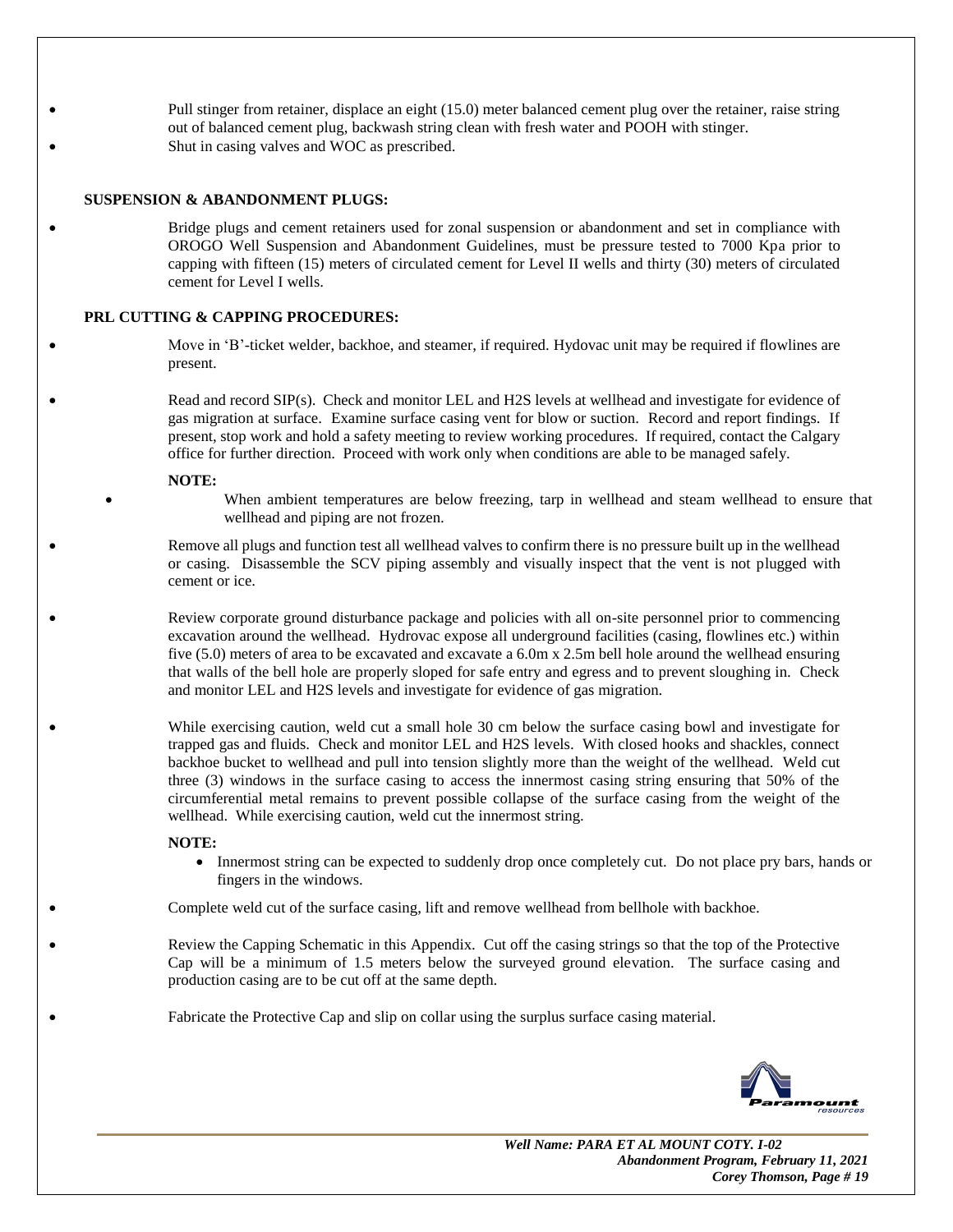• Dress the casing stubs. Using compatible metallurgical material, install and seal weld a 12.7 mm steel plate "donut" and vent assembly over the surface casing and production casing annulus, and a 12.7 mm steel plate and vent assembly over the inner most casing string. Required vent assemblies are as shown on the Capping Schematic.

### **NOTE:**

• All seal welds are to be pre & post-heated to 3000C.

• Install and weld the Protective Cap to the surface casing as shown on the Capping Schematic. Weld inscribe the LSD on top of the Protective Cap and document with a digital photograph.

• Backfill and compact the excavation, clean up lease and rig out and release all services.

Complete material transfer(s) and forward equipment for servicing and/or storage.

• Note: OROGO guidelines state that field verified coordinates for the well center must be provided as part of the Well Operations report as follows:

- ➢ The geodetic datum must be specified (NAD83 is recommended): and
- $\triangleright$  Coordinates must be provided:
	- o In decimal degrees to 4 decimal places or more, or
	- o In degrees, minutes and seconds to 2 decimal places, if decimal coordinates are not possible.

• A field sketch of the area must be also be submitted as part of the Well Operations Report.

• After surface abandonment is completed, all abandoned wells must be marked with a durable post and a sign as per below: